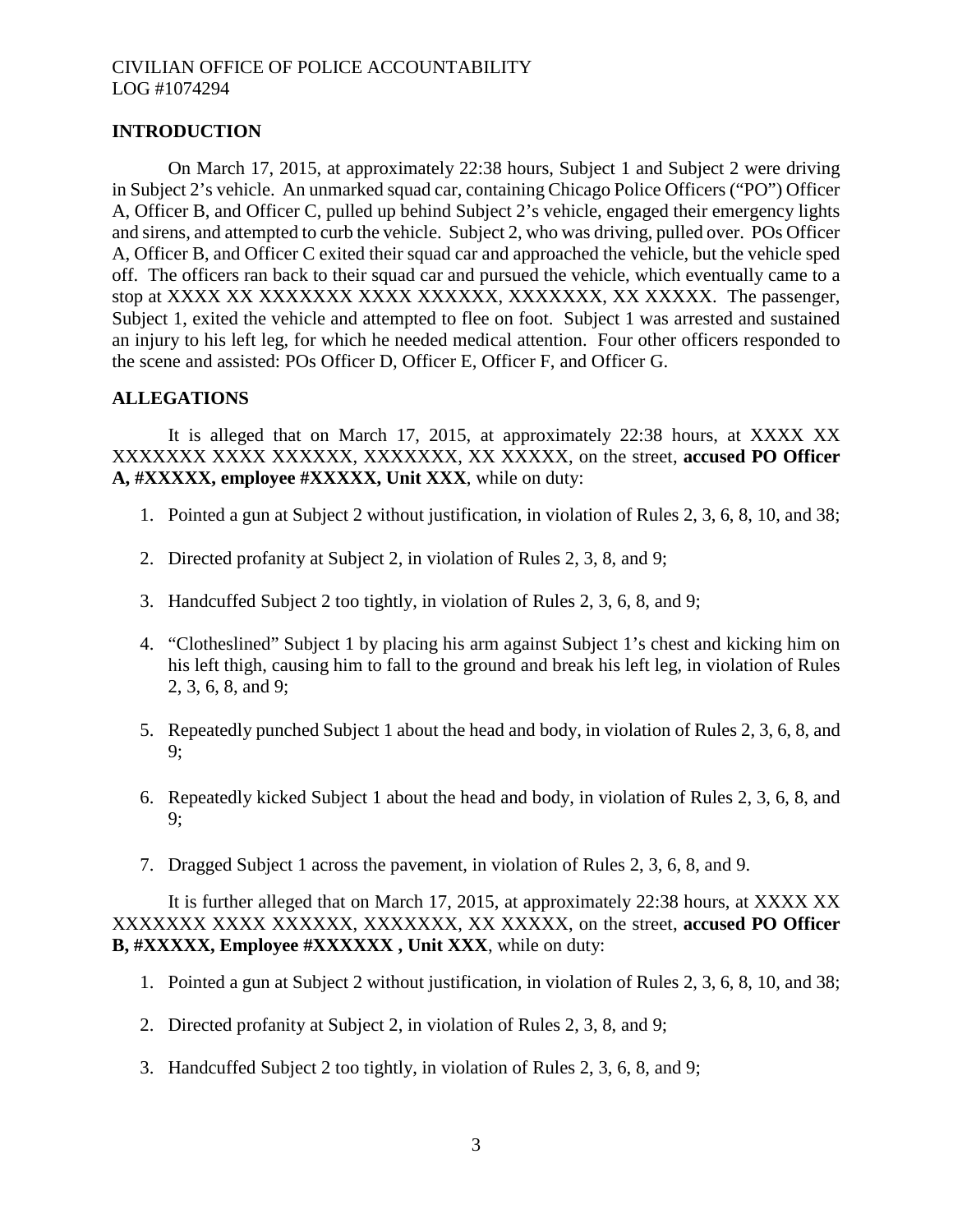- 4. "Clotheslined" Subject 1 by placing his arm against Subject 1's chest and kicking him on his left thigh, causing him to fall to the ground and break his left leg, in violation of Rules 2, 3, 6, 8, and 9;
- 5. Repeatedly punched Subject 1 about the head and body, in violation of Rules 2, 3, 6, 8, and 9;
- 6. Repeatedly kicked Subject 1 about the head and body, in violation of Rules 2, 3, 6, 8, and 9;
- 7. Dragged Subject 1 across the pavement, in violation of Rules 2, 3, 6, 8, and 9.

It is further alleged that on March 17, 2015, at approximately 22:38 hours, at XXXX XX XXXXXXX XXXX XXXXXX, XXXXXXX, XX XXXXX, on the street, **accused PO Officer C, #XXXX, Employee #XXXX, Unit XXX**, while on duty:

- 1. Pointed a gun at Subject 2 without justification, in violation of Rules 2, 3, 6, 8, 10, and 38;
- 2. Directed profanity at Subject 2, in violation of Rules 2, 3, 8, and 9;
- 3. Handcuffed Subject 2 too tightly, in violation of Rules 2, 3, 6, 8, and 9;
- 4. "Clotheslined" Subject 1 by placing his arm against Subject 1's chest and kicking him on his left thigh, causing him to fall to the ground and break his left leg, in violation of Rules 2, 3, 6, 8, and 9;
- 5. Repeatedly punched Subject 1 about the head and body, in violation of Rules 2, 3, 6, 8, and 9;
- 6. Repeatedly kicked Subject 1 about the head and body, in violation of Rules 2, 3, 6, 8, and 9;
- 7. Dragged Subject 1 across the pavement, in violation of Rules 2, 3, 6, 8, and 9.

It is further alleged that on March 17, 2015, at approximately 22:38 hours, at XXXX XX XXXXXXX XXXX XXXXXX, XXXXXXX, XX XXXXX, on the street, **accused PO Officer D, #XXXXX, employee #XXXXX, Unit XXX**, while on duty:

- 1. Pointed a gun at Subject 2 without justification, in violation of Rules 2, 3, 6, 8, 10, and 38;
- 2. Directed profanity at Subject 2, in violation of Rules 2, 3, 8, and 9;
- 3. Handcuffed Subject 2 too tightly, in violation of Rules 2, 3, 6, 8, and 9;
- 4. "Clotheslined" Subject 1 by placing his arm against Subject 1's chest and kicking him on his left thigh, causing him to fall to the ground and break his left leg, in violation of Rules 2, 3, 6, 8, and 9;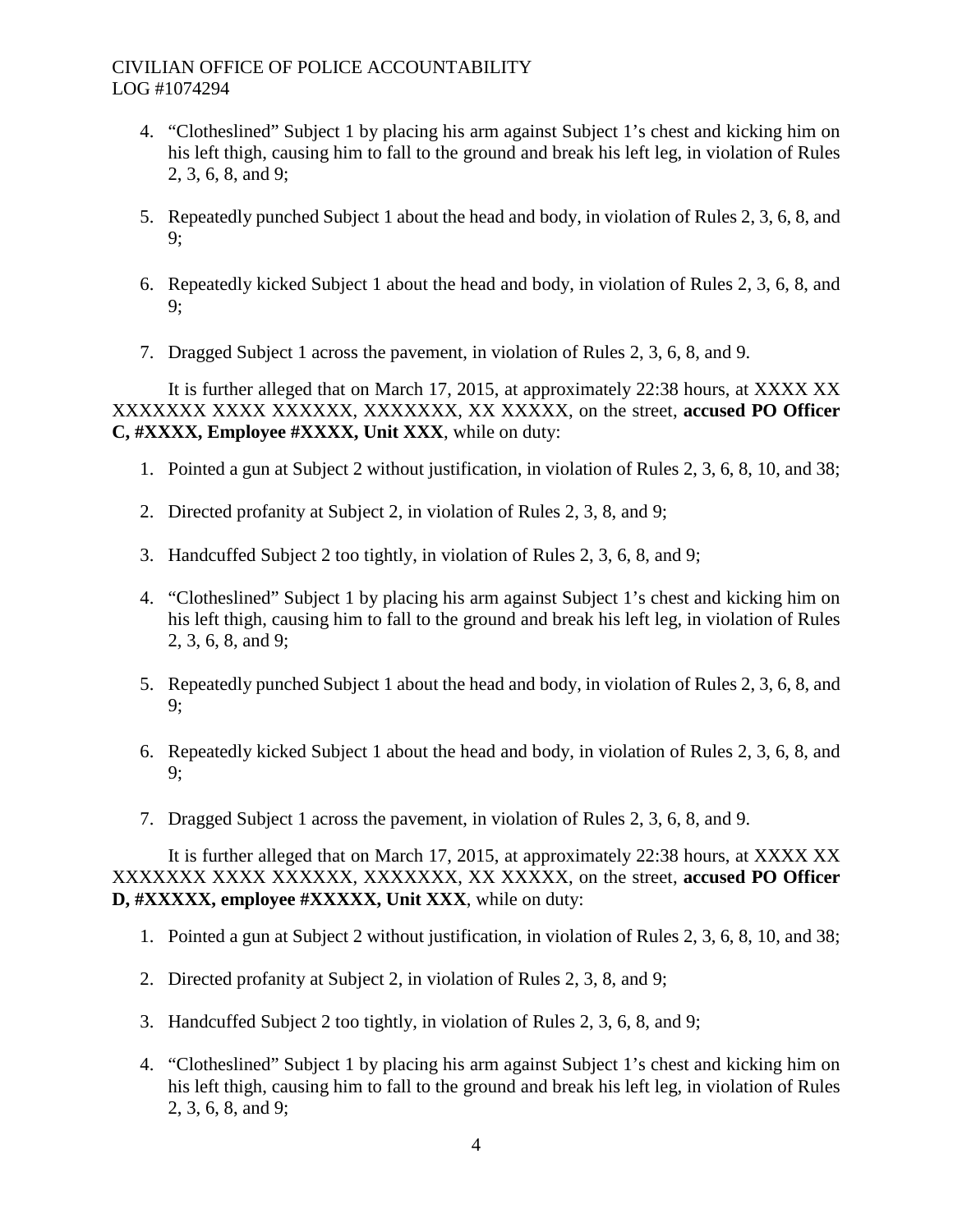- 5. Repeatedly punched Subject 1 about the head and body, in violation of Rules 2, 3, 6, 8, and 9;
- 6. Repeatedly kicked Subject 1 about the head and body, in violation of Rules 2, 3, 6, 8, and 9;
- 7. Dragged Subject 1 across the pavement, in violation of Rules 2, 3, 6, 8, and 9.

It is further alleged that on March 17, 2015, at approximately 22:38 hours, at XXXX XX XXXXXXX XXXX XXXXXX, XXXXXXX, XX XXXXX, on the street, **accused PO Officer E, #XXXXX, employee #XXXXX, Unit XXX**, while on duty:

- 1. Pointed a gun at Subject 2 without justification, in violation of Rules 2, 3, 6, 8, 10, and 38;
- 2. Directed profanity at Subject 2, in violation of Rules 2, 3, 8, and 9;
- 3. Handcuffed Subject 2 too tightly, in violation of Rules 2, 3, 6, 8, and 9;
- 4. "Clotheslined" Subject 1 by placing his arm against Subject 1's chest and kicking him on his left thigh, causing him to fall to the ground and break his left leg, in violation of Rules 2, 3, 6, 8, and 9;
- 5. Repeatedly punched Subject 1 about the head and body, in violation of Rules 2, 3, 6, 8, and 9;
- 6. Repeatedly kicked Subject 1 about the head and body, in violation of Rules 2, 3, 6, 8, and 9;
- 7. Dragged Subject 1 across the pavement, in violation of Rules 2, 3, 6, 8, and 9.

It is further alleged that on March 17, 2015, at approximately 22:38 hours, at XXXX XX XXXXXXX XXXX XXXXXX, XXXXXXX, XX XXXXX, on the street, **accused PO Officer F, #XXXXX, employee #XXXX, Unit XXX**, while on duty:

- 1. Pointed a gun at Subject 2 without justification, in violation of Rules 2, 3, 6, 8, 10, and 38;
- 2. Directed profanity at Subject 2, in violation of Rules 2, 3, 8, and 9;
- 3. Handcuffed Subject 2 too tightly, in violation of Rules 2, 3, 6, 8, and 9;
- 4. "Clotheslined" Subject 1 by placing his arm against Subject 1's chest and kicking him on his left thigh, causing him to fall to the ground and break his left leg, in violation of Rules 2, 3, 6, 8, and 9;
- 5. Repeatedly punched Subject 1 about the head and body, in violation of Rules 2, 3, 6, 8, and 9;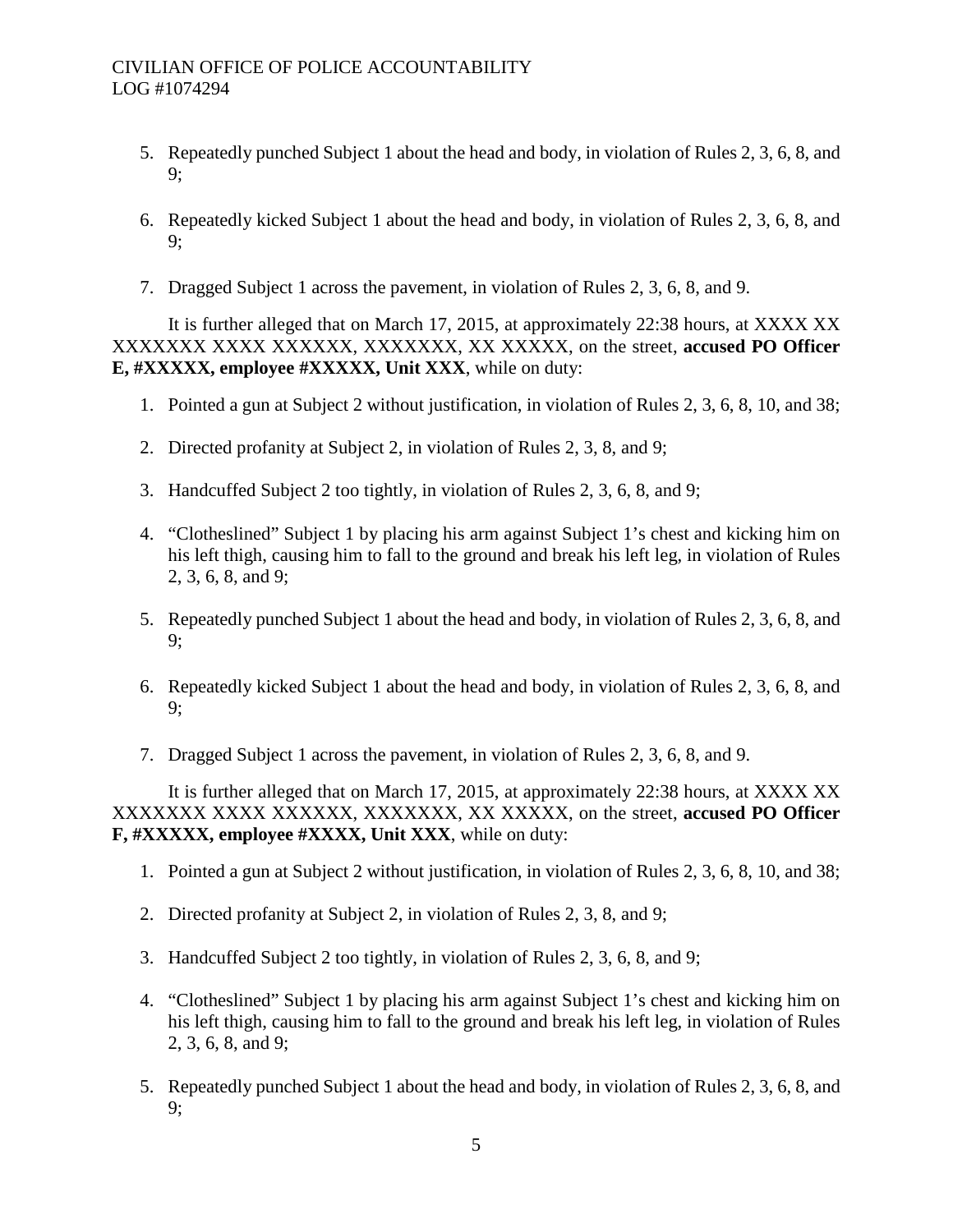- 6. Repeatedly kicked Subject 1 about the head and body, in violation of Rules 2, 3, 6, 8, and 9;
- 7. Dragged Subject 1 across the pavement, in violation of Rules 2, 3, 6, 8, and 9.

It is further alleged that on March 17, 2015, at approximately 22:38 hours, at XXXX XX XXXXXXX XXXX XXXXXX, XXXXXXX, XX XXXXX, on the street, **accused PO Officer G, #XXXXX, employee #XXXX, Unit XXX**, while on duty:

- 1. Pointed a gun at Subject 2 without justification, in violation of Rules 2, 3, 6, 8, 10, and 38;
- 2. Directed profanity at Subject 2, in violation of Rules 2, 3, 8, and 9;
- 3. Handcuffed Subject 2 too tightly, in violation of Rules 2, 3, 6, 8, and 9;
- 4. "Clotheslined" Subject 1 by placing his arm against Subject 1's chest and kicking him on his left thigh, causing him to fall to the ground and break his left leg, in violation of Rules 2, 3, 6, 8, and 9;
- 5. Repeatedly punched Subject 1 about the head and body, in violation of Rules 2, 3, 6, 8, and 9;
- 6. Repeatedly kicked Subject 1 about the head and body, in violation of Rules 2, 3, 6, 8, and 9;
- 7. Dragged Subject 1 across the pavement, in violation of Rules 2, 3, 6, 8, and 9.

# **APPLICABLE RULES AND LAW**

**Rule 2:** Any action or conduct which impedes the Department's efforts to achieve its policy and goals or brings discredit upon the Department.<sup>[1](#page-3-0)</sup>

**Rule 3:** Any failure to promote the Department's efforts to implement its policy or accomplishits goals[.](#page-3-1)<sup>2</sup>

<span id="page-3-0"></span> $<sup>1</sup>$  This Rule applies to both the professional and private conduct of all members. It prohibits any and all conduct which is contrary</sup> to the letter and spirit of Departmental policy or goals or which would reflect adversely upon the Department or its members. It includes not only all unlawful acts by members but also all acts, which although not unlawful in themselves, would degrade or bring disrespect upon the member or the Department, including public and open association with persons of known bad or criminal reputation in the community unless such association is in the performance of police duties. It also includes any action contrary to the stated policy, goals, rules, regulations, orders or directives of the Department.

<span id="page-3-1"></span><sup>&</sup>lt;sup>2</sup> This Rule prohibits any omission or failure to act by any member of the Department, whether on or off duty, which act would be required by the stated policy, goals, rules, regulations, orders and directives of the Department. It applies to supervisory and other members who, through carelessness, inefficiency or design fail to implement all policy goals, rules, regulations, orders and directives of the Department or fail to report to the Department any and all known violations of same, or who through carelessness, inefficiency or design fail to become aware of any such violation, when their assigned duty or supervisory responsibility would require them to become so aware.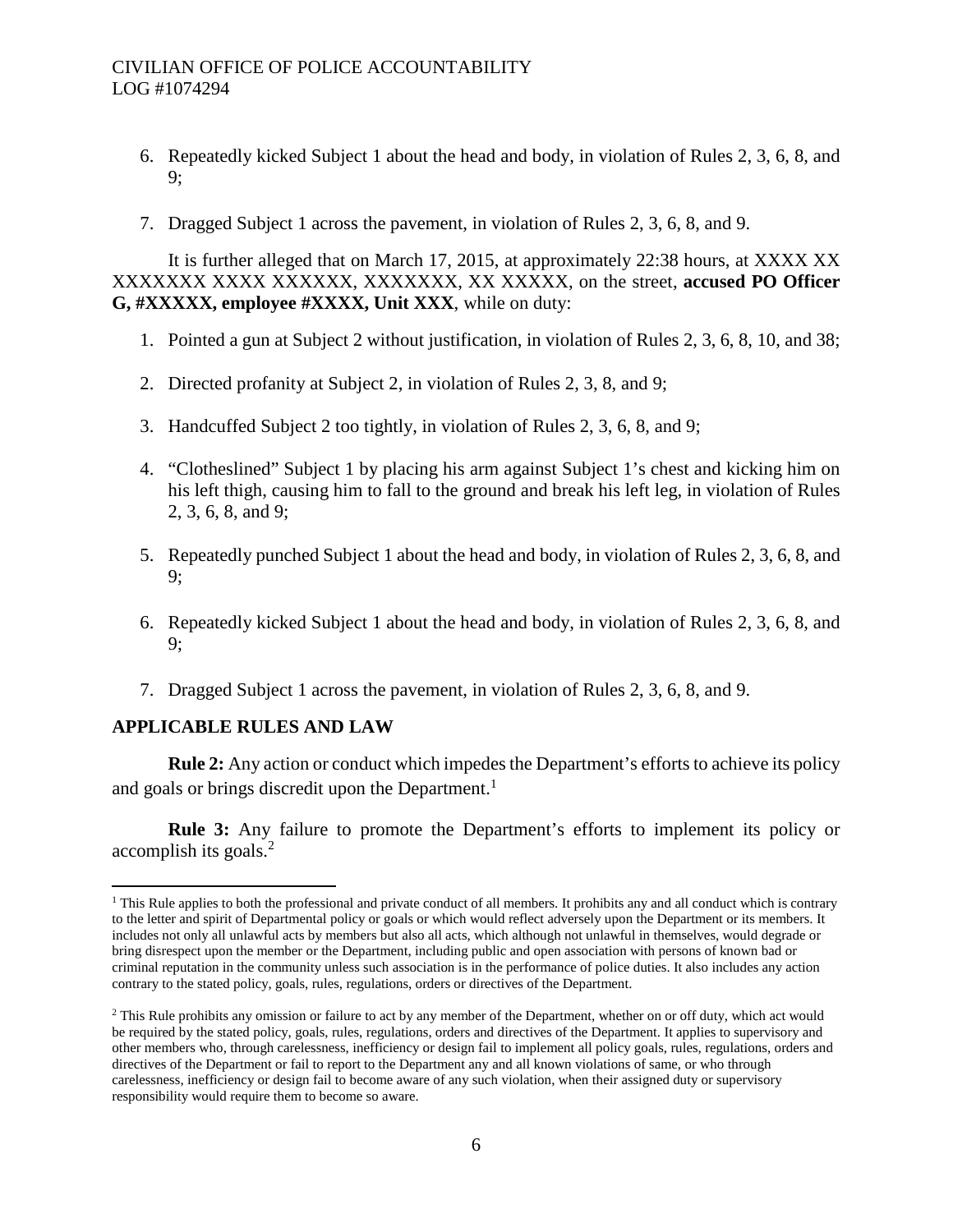**Rule6:** Disobedience of an order or directive, whether written or oral[.](#page-4-0)<sup>3</sup>

**Rule 8:** Disrespect to or maltreatment of any person, while on or off duty.

**Rule 9:** Engaging in any unjustified verbal or physical altercation with any person, while on or offduty[.](#page-4-1)<sup>4</sup>

**Rule 10:** Inattention to duty.

**Rule 38:** Unlawful or unnecessary use or display of a weapon.

**Fourth Amendment to the United States Constitution:** The right of the people to be secure in their persons, houses, papers, and effects, against unreasonable searches and seizures, shall not be violated…

**Article 1, Section 6 of the Illinois State Constitution:** The people shall have the right to be secure in their persons, houses, papers and other possessions against unreasonable searches, seizures, invasions of privacy or interceptions of communications by eavesdropping devices or other means…

# **Chicago Police Department General Order G03-02: Use of Force Guidelines[5](#page-4-2)**

# **Chicago Police Department General Order G03-02-01: Use of Force Model[6](#page-4-3)**

**720 Ill. Comp. Stat. Ann. 5/7-5:** [A peace officer] is justified in the use of any force which he reasonably believes to be necessary to effect the arrest and of any force which he reasonably believes to be necessary to defend himself or another from bodily harm while making the arrest…

# **INVESTIGATION**

IPRA gathered relevant physical and documentary evidence associated with this incident. In addition, IPRA obtained statements from over a dozen individuals including the complainants and accused officers. A summary of this evidence follows.

# **Case Incident Report**

<span id="page-4-0"></span><sup>&</sup>lt;sup>3</sup> This Rule prohibits disobedience by a member of any lawful written or oral order or directive of a superior officer or another member of any rank who is relaying the order of a superior.

<span id="page-4-1"></span><sup>4</sup> Rules 8 and 9 prohibit the use of any excessive force by any member. These rules prohibit all brutality, and physical or verbal maltreatment of any citizen while on or off duty, including any unjustified altercation of any kind.

<span id="page-4-2"></span><sup>5</sup> Relevant sections of this General Order will be discussed if necessary in the analysis and conclusion section of this Summary Report.

<span id="page-4-3"></span><sup>6</sup> The analysis and conclusion section of this Summary Report will apply this General Order as necessary to the facts of this case.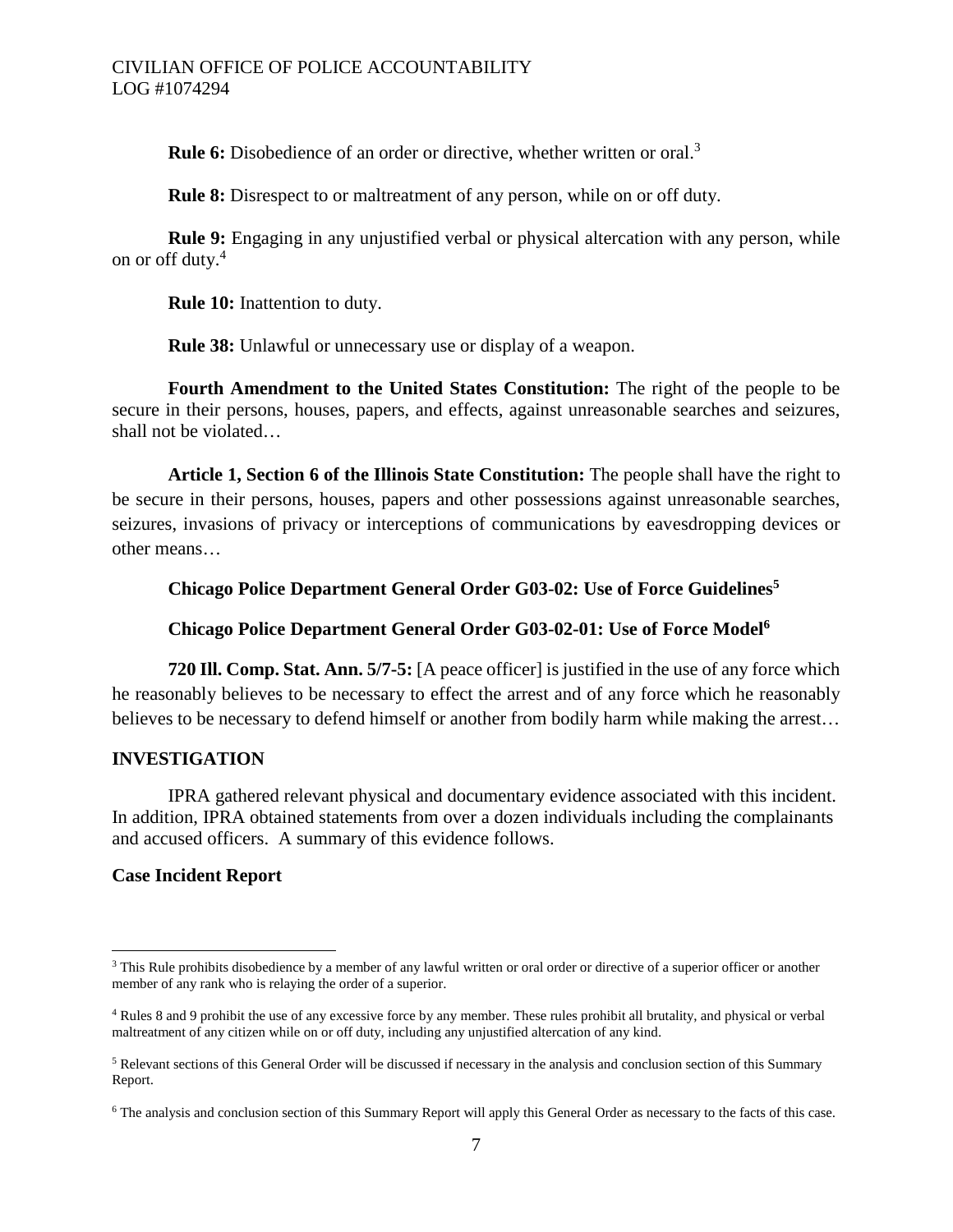The Original Case Incident Report, XX #XXXXXXXX, documented that the responding officers curbed Subject 2's vehicle for a minor traffic infraction at XXXX XX XXXXXX XXXXXX. According to the Report, as the officers approached the vehicle, Subject 1 was observed leaning over from the passenger seat and pressing the gas pedal with his left hand in an attempt to accelerate the vehicle. The Report indicated that Subject 1 ignored multiple commands from officers telling him to stop. The driver, Subject 2, was attempting to stop Subject 1 from pressing the gas pedal, but Subject 1 was screaming, "Drive bitch, don't make me hit you." The vehicle then drove forward and fled westbound on XXXX XXXXXX before coming to a stop at XXXX XX XXXXXX XXXXXXXXXX. Subject 1 then exited the vehicle, ignored commands from officers to stop, ran about ten feet, fell to the ground and stated that he broke his leg. He was then placed into custody.<sup>[7](#page-5-0)</sup> Subject 1 told officers that he made Subject 2 flee because he has a domestic warrant and because he had been drinking. Subject 2 told officers on scene that she tried to stop multiple times but she feared for her safety because of Subject 1. Subject 1 was transported to XXXX XXXXX XXXXXXXX. He told the Physician Assistant A , in the presence of Sergeant A , that he injured his leg when he was running and fell. (Attachment 10)

### **Photographs**

Photographs were taken of Subject 1 while hospitalized. These photographs showed him in a hospital bed, handcuffed, with a large bandage wrapped around his left thigh and another bandage wrapped around his left hip area. An abrasion could be seen on the left side of his face and ear. (Attachment 39)

### **Chicago Fire Department Ambulance Report**

The Chicago Fire Department Ambulance Report stated that the patient, Subject 1, showed no obvious signs of trauma. He was complaining of pain in his left leg after tripping and falling while running from the police. The patient attempted to refuse medical care, but he eventually consented. Once transported to the hospital, the paramedics cut away the left pant leg of his jeans to get a better look at his leg. The report documented that there appeared to be a closed femur fracture. (Attachment 28)

#### **Medical Records**

Medical Records obtained from the hospital show that Subject 1 tested negative for alcohol. The records also stated that Subject 1's femur was broken in half. Subject 1 went into surgery at approximately 07:40 hours on March 19, 2015. Subject 1 was released and transferred to Cook County Jail on March 21, 2015. Subject 1's medical records do not reflect that he ever communicated to medical personnel that officers caused his injuries. (Attachment 40)

#### **Interview of Complainant Subject 2**

On March 19, 2015, Complainant Subject 2 was interviewed at IPRA about the incident. Subject 2 stated that she was driving with her boyfriend, Subject 1, heading westbound on XXXX Street. She stated that an unmarked police vehicle pulled them over. Subject 2 stated that two

<span id="page-5-0"></span><sup>&</sup>lt;sup>7</sup> The Arrest Report for Physician Assistant A stated essentially the same account of the incident as the Original Case Incident Report. (Attachment 9) Attempts were made to retrieve the in-car camera footage as well as any other available video footage. No videos were found. (Attachments 12, 16, &106)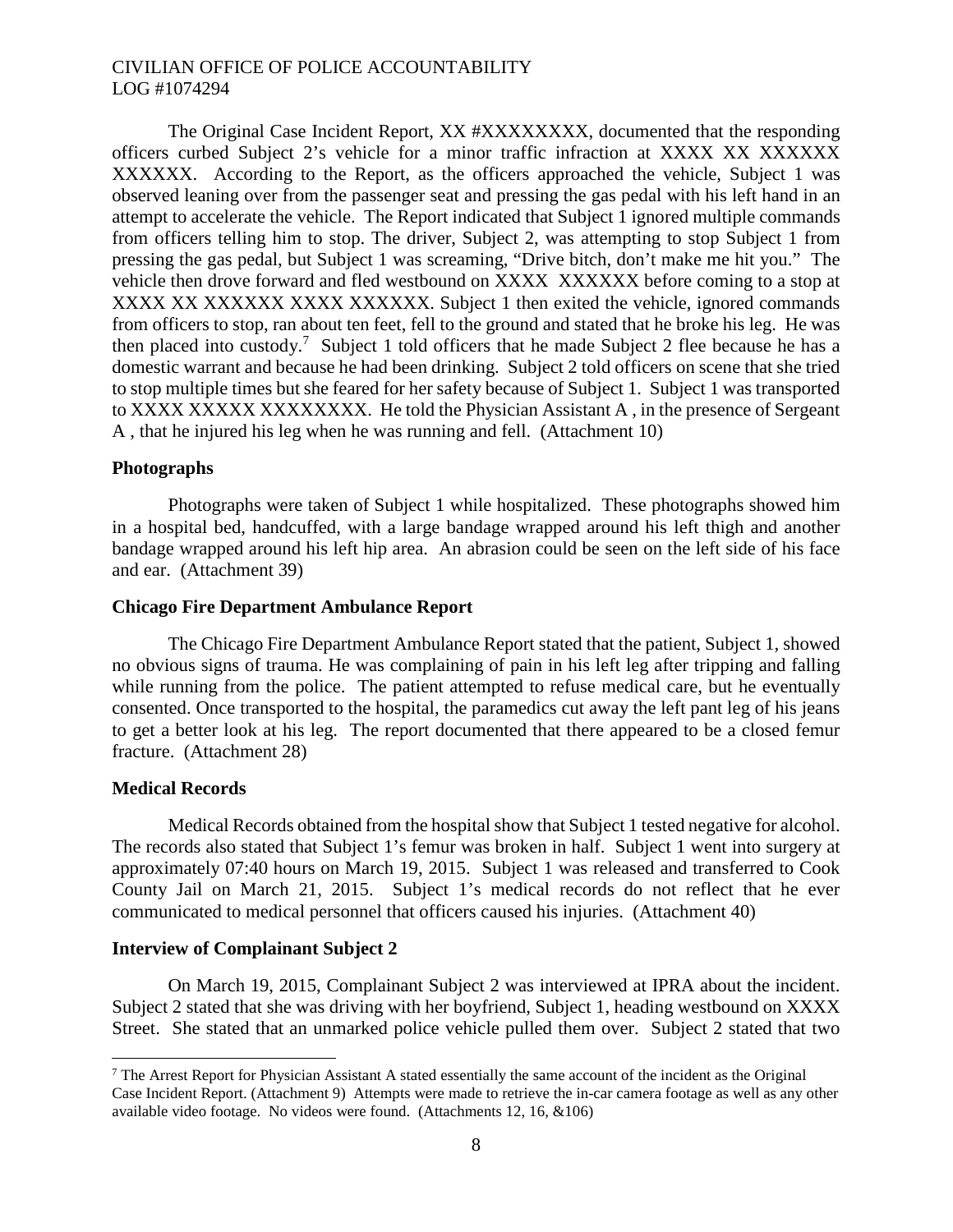white male officers exited the vehicle with their guns drawn and pointing at the car. Subject 2 said that one officer approached her side of the vehicle and the other officer approached the passenger side. Subject 2 stated that the officers said something to the effect of, "Put the fucking windows down." Subject 2 said that she then drove away, fleeing for about two and half blocks. The police officers followed her vehicle until she pulled over again. She stated that the reason she drove away was because she was afraid and wanted to get into an area with more light. According to her, once she stopped, Subject 1 began exiting the vehicle and quickly moving away from the car. The officers approached them again with their guns drawn, telling them to "get the fuck out the car" and to "get the fuck down." She saw an officer tackle Subject 1. She said that it was difficult to remember what exactly was being said because everyone was yelling.

One officer grabbed Subject 2 to put her in custody. She said that the officers were yelling profanities to her along the lines of, "Shut the fuck up bitch," and, "Hoe go fuck yourself." She was then handcuffed. According to Subject 2, more officers arrived and began to punch and kick Subject 1. She said that, at that point, Subject 1 was handcuffed on the ground. The officers then moved Subject 2 to be placed into a vehicle where she asked if they could loosen her handcuffs because they were too tight. The officers did not respond to her request. More officers showed up and began searching the car. An officer asked her what was in her car, to which she responded, "Nothing is in my car." The officer replied, "Bitch you're lying." After the search revealed that nothing was in her car, the officers told her that they were going to give her a break, and her handcuffs were removed. She observed Subject 1 leaning against a garage with handcuffs on. An ambulance arrived for Subject 1, and when he attempted to walk on his own he fell. Subject 2 learned later that Subject 1 sustained a broken leg and was treated at Holy Cross Hospital. (Attachments 4 & 8)

### **Interview of Complainant Subject 1**

On April 23, 2015, Complainant Subject 1 gave a statement to IPRA regarding the events. Subject 1 stated that on the date and time of the alleged incident, he and his girlfriend, Subject 2, were riding in a vehicle together. Subject 2 was the driver while Subject 1 was in the passenger seat. An unmarked police vehicle drove up behind them and began flashing its lights. Subject 2 pulled their vehicle over to the side of the road. Two civilian dressed officers exited the unmarked police vehicle and approached the vehicle Subject 2 and Subject 1 were in with their guns drawn. Before the officers said anything, Subject 1 said that Subject 2 sped off down the road because she knew that Subject 1 had marijuana on his person. Subject 1 stated that he never forced Subject 2 to drive away nor did he touch the gas pedal. Subject 1 did however give Subject 2 directions on which way to drive once she fled the scene.

As they drove away, Subject 1 observed five to six squad cars and unmarked cars in front of them. The police vehicles had their lights and sirens on. Subject 2 stopped the vehicle because an unmarked police vehicle was blocking them. Subject 1 immediately exited and ran away. One of the officers from the unmarked vehicle chased Subject 1, caught up to him, and "clotheslined" him. Subject 1 stated that he was kicked in the left thigh before he fell to the ground. Once on the ground, Subject 1 was handcuffed. After being handcuffed, he was repeatedly punched and kicked by officers. Two of the officers pulled Subject 1 towards a gate. At this point Subject 1 calmly told the officers that his left leg was broken. The officers tried to stand Subject 1 up, but he could not stand. An ambulance was called to the scene to transport Subject 1 to Holy Cross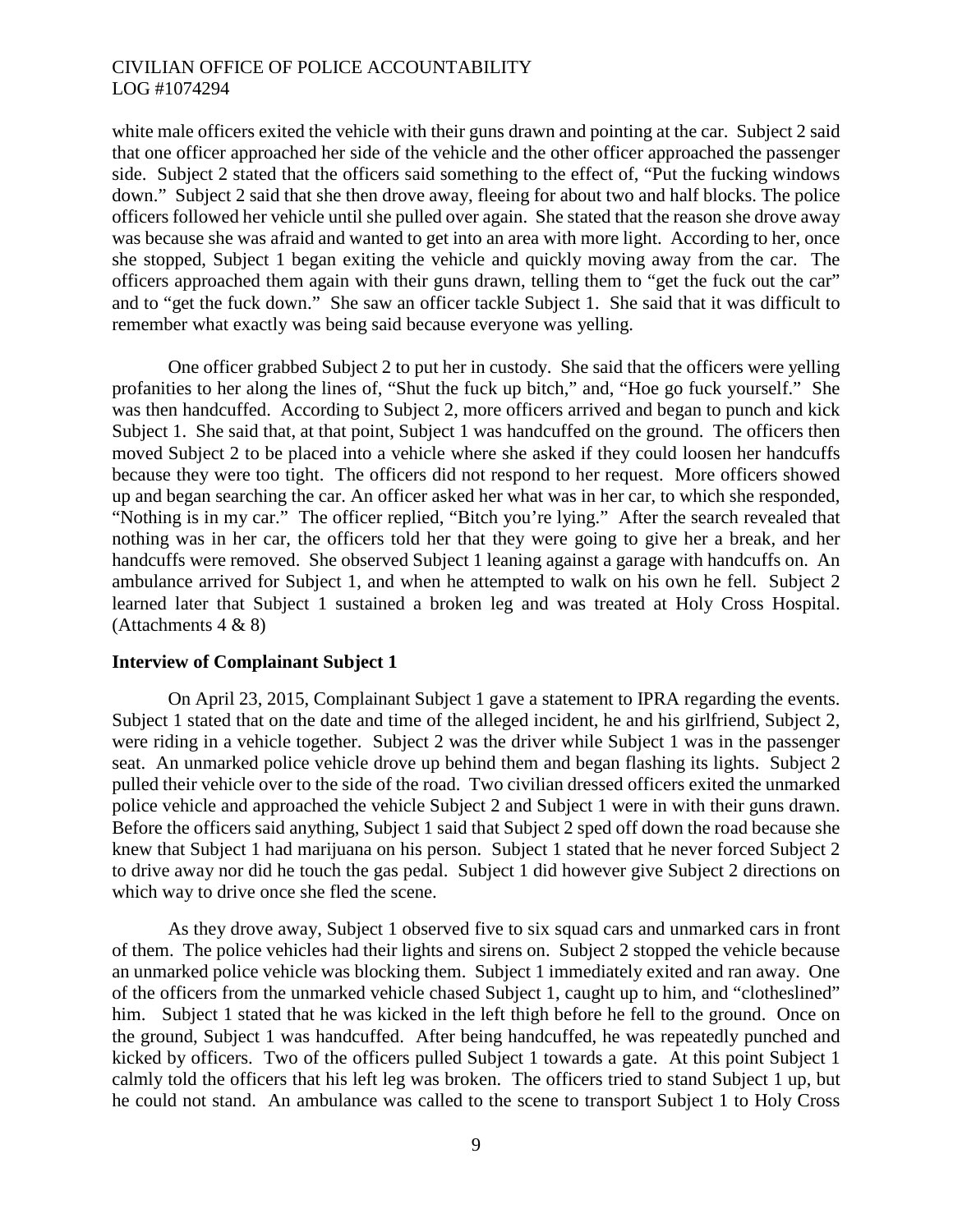Hospital. At the hospital, he told the medical personnel that his leg was broken, but did not say how it broke.

Subject 1 stated that he did not know why he and Subject 2 were pulled over. He stated that he was not under the influence of drugs or alcohol at the time of the incident. He also stated that there was another civilian witness to the incident, but she was an undocumented immigrant and did not want to get involved. (Attachments 32 to 36)

#### **Interview of Physician Assistant A**

In a statement to IPRA on December 9, 2015, Physician Assistant A stated that on the date and time of the alleged incident, she was working in the emergency room at Holy Cross Hospital. She recalled Subject 1 being brought in by the police and paramedics. He was placed into one of her assigned rooms, making Subject 1 her patient. When Physician Assistant A first saw Subject 1, she stated that his left leg had lost its range of motion and the paramedics suspected a femur fracture. Physician Assistant A said that Subject 1's left leg was swollen but she did not recall Subject 1 having any other injuries. Based on notes that she took the night of the incident, Physician Assistant A stated that Subject 1 told her he had been running and heard a pop in his left leg, causing him to fall to the ground. He did not state to her that the police had punched, kicked, or tackled him. The medical personnel then did an x-ray of Subject 1's leg, which revealed a fracture through the middle of the femur. (Attachments 43 to 46)

### **Interview of Paramedic A**

In a statement to IPRA on June 26, 2016, Paramedic A stated that she was called to the scene of the alleged incident to provide medical care for an injured victim in police custody. Paramedic A recalled that the patient, Subject 1, was sitting on a curb, handcuffed, when she and her partner, Paramedic  $B^8$ , pulled up. Paramedic A spoke to the patient who stated that he did not want medical attention. She recalled Subject 1 continually trying to stand and walk on his own, but he could not. Paramedic A said that he eventually allowed her and her partner to examine him and transport him to the hospital. She stated that at no time did the patient tell her that he had been battered. In the ambulance, she cut his pant leg open at the knee to search for any abrasions, but she did not find any. While in route to Holy Cross Hospital, Subject 1 began complaining of more leg pain, so Paramedic A told her partner, who was driving the ambulance, to pull over. At this point, the paramedics cut the rest of his pant leg open up to his thigh, allowing them to see that Subject 1 had a severe femur deformity. Paramedic A stated that she then put a traction splint on Subject 1, a splint that helps to keep the fractured bones separated and ease the pain in the thigh. Paramedic A stated that she observed no hostility between the police and Subject 1. (Attachments 91 to 93 &108)

# **Interview of Witness[9](#page-7-1) Sergeant A**

In a statement to IPRA on May 18, 2016, Witness Sergeant A stated that on March 17, 2015, at approximately 22:38 hours, he was working as the supervisor for XXXX

<span id="page-7-0"></span><sup>8</sup> Paramedic B gave a statement to IPRA on June 28, 2016. Paramedic B did not recall any details about the incident, and relied on the CFD Run Report for her statement. (Attachments 94 to 96 & 120)

<span id="page-7-1"></span><sup>9</sup> Witness POs Officer H and Officer I were interviewed by IPRA on August 19, 2016, but they provided no relevant information. (Attachments 121 to 124)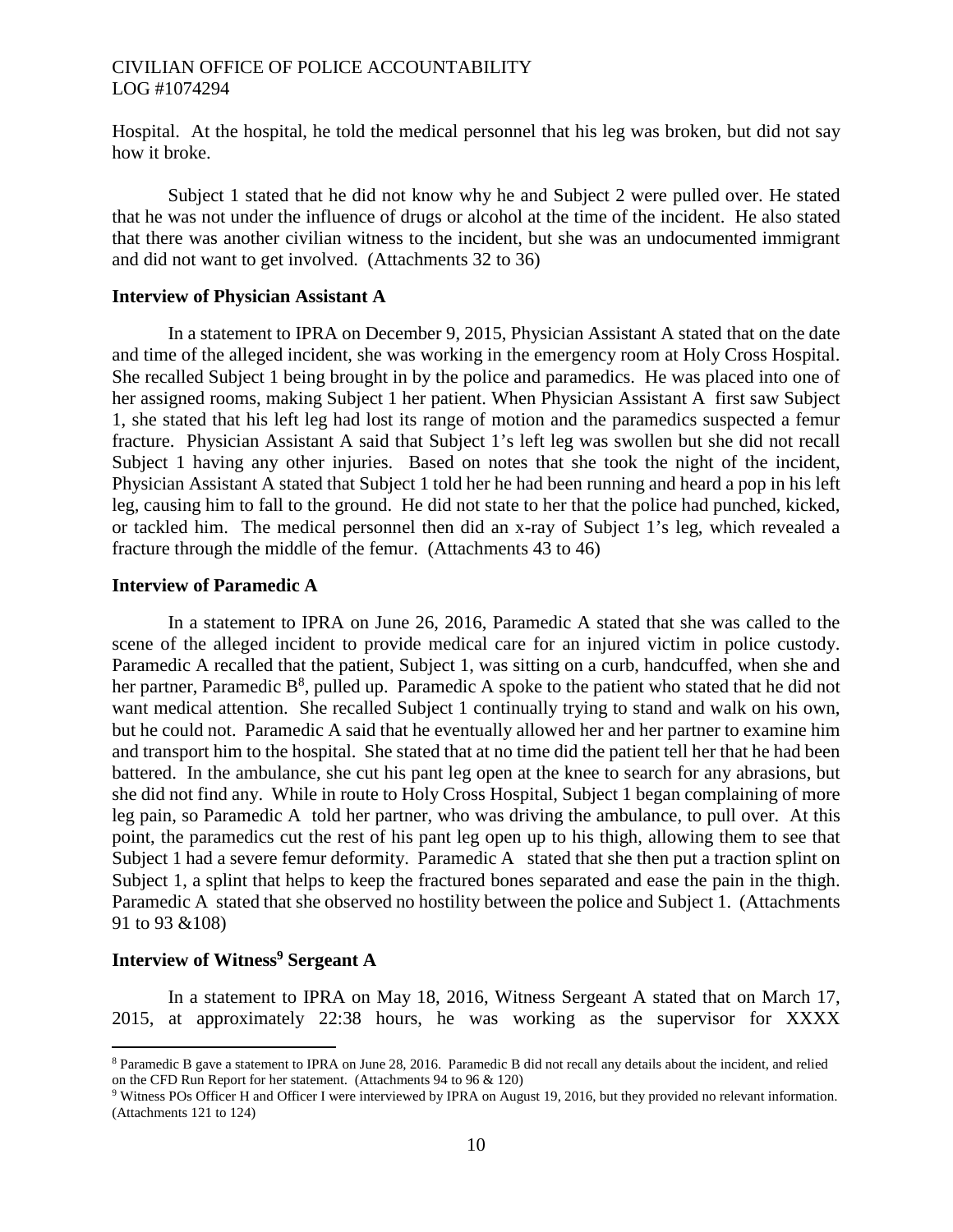XXXXXXXXXXX XXXXX, a unit comprised of POs Officer A, Officer B, and Officer C. He recalled being in civilian dress and driving an unmarked squad car. Sergeant A responded to the scene after Subject 1 was already in custody. Sergeant A could not recall if the XXXX XXXX called him to assist or if he heard them on the radio and responded. When he arrived, an ambulance was already there. Sergeant A did not speak to Subject 1 or the ambulance personnel at the scene. Sergeant A learned from the officers on scene that Subject 1 had injured his leg when he attempted to flee from the police. Furthermore, the officers told Sergeant A that the female driver of the vehicle that fled, Subject 2, was threatened by Subject 1 when she originally pulled over. Subject 1 yelled at Subject 2 and attempted to force her to drive the vehicle. Sergeant A had a conversation with Subject 2 at the scene that essentially confirmed what the officers had told him. He stated, "It was apparent to me that she was a victim, that she didn't feel like she could pull over, that she was threatened to keep driving by the complainant." Sergeant A stated that at no time did Subject 2 state to him that she drove away because she was afraid of what the police might do to her.

Sergeant A recalled that his first contact with Subject 1 was in the emergency room of Holy Cross Hospital. He recalled a Physician Assistant asking Subject 1 what happened to his leg, to which he responded that he sustained the injury when he ran from the police and fell. Sergeant A also asked Subject 1 what happened, and Subject 1 told him the same. At no time did Sergeant A hear Subject 1 state that he sustained his injuries from police misconduct. (Attachments 51 & 98)

### **Interview of Accused PO Officer A**

In a statement to IPRA on May 19, 2016, accused PO Officer A stated that on March 17, 2015, at approximately 22:38 hours, he was on patrol with his partners, POs Officer B and Officer C. He and his partners were assigned to the XXXX XXXXXXXXXXXX XXXX in an unmarked squad car in civilian dress. PO Officer A stated that he came into contact with Subject 1 through a traffic stop, though he could not recall what the traffic violation was. A female, now known as Subject 2, was driving the vehicle and Subject 1 was the passenger. Once PO Officer A and his partners curbed the vehicle, he exited and approached the passenger side of the car. He stated that he did not believe his firearm was drawn upon the approach, nor did he notice if his partners were. He observed Subject 1 leaning over into the driver's seat and attempting to hit the gas. PO Officer A heard Subject 1 yelling at Subject 2 and telling her to drive. PO Officer A recalled that Subject 2 was crying and had her hands up. He heard Subject 1 threatening to hit her and calling her "bitch," and then the car sped away.

PO Officer A and his partners ran back to their vehicle. PO Officer A stated that he radioed for assistance while PO Officer B drove and PO Officer C was in the back seat. They pursued the fleeing vehicle, which eventually came to a stop at XXXX XX XXXXXXX XXXX XXXXXX. PO Officer A stated that there was another police vehicle assisting them which may have cut off Subject 1 and Subject 2, but he was unsure. He stated that the officers in the assisting vehicle were POs Officer D and Officer E. Once the vehicle the Subject 2 was driving came to a stop, PO Officer A's police vehicle pulled up behind them. PO Officer A stated that Subject 1 then exited the vehicle and ran north down XXXXXXXX XXXXXXXX. PO Officer A, along with POs Officer E and Officer D, gave chase. Subject 1 then dropped to the ground, collapsing on his stomach. Once he was on the ground, the officers placed Subject 1 into custody. PO Officer A recalled Subject 1 saying that his leg was hurt. Officers helped Subject 1 up and called an ambulance so that his leg could be evaluated. PO Officer A did not recall Subject 1 falling again.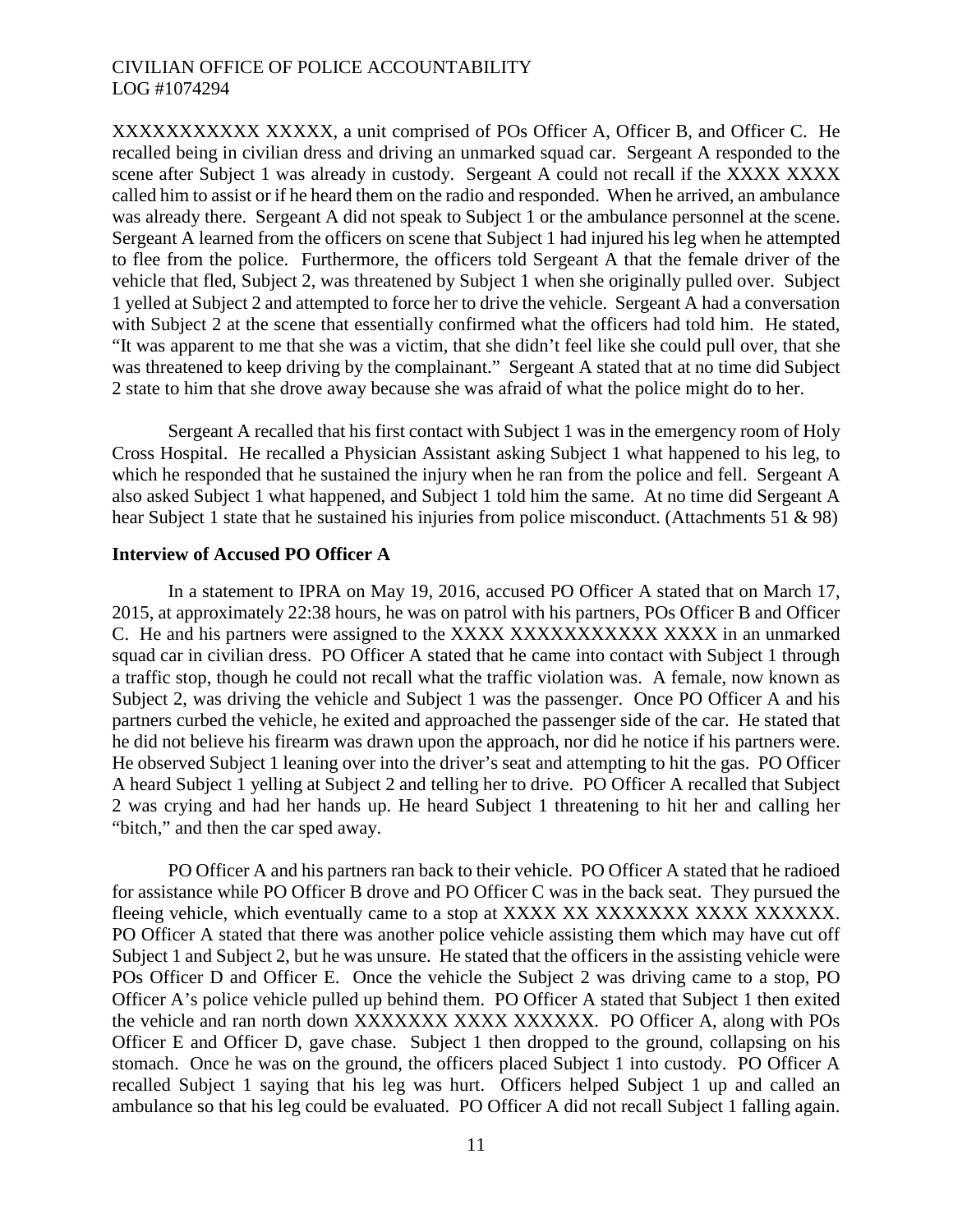PO Officer A does not know what occurred once Subject 1 was placed in the ambulance. He also did not recall what time Sergeant A arrived at the scene.

PO Officer A also had contact with Subject 2. He recalled that she was very upset and that she told him she drove away because she was afraid. She also told PO Officer A that she had tried multiple times to stop the car after they fled from the original stop. PO Officer A did not recall handcuffing her. Furthermore, he explained that the officers decided that they would not give Subject 2 a ticket because she was a victim of assault by Subject 1. PO Officer A denied all of the allegations against him. (Attachments 57 and 87)

# **Interview of Accused PO Officer B**

In a statement to IPRA on May 19, 2016, Accused PO Officer B stated that on March 17, 2015, at approximately 22:38 hours, he was on patrol with his partners, POs Officer A and Officer C. He and his partners were assigned to the XXXX XXXXXXXXXXX XXXX under the XXXXXX XX XXXXXXXX XXXXX and he stated that they were in civilian dress in an unmarked police vehicle, which he was driving. They curbed the vehicle Subject 1 was in because of a traffic violation. PO Officer B could not recall what the traffic violation was. The officers exited their vehicle and approached Subject 2's vehicle. PO Officer B could not remember if he and his partners had their weapons out. He recalled hearing the engine rev and seeing Subject 1, who was the passenger, leaning over in the driver's seat, reaching to the floor. The driver, Subject 2, had her hands up. He then stated that "the car took off." PO Officer B ran back to his vehicle to chase the fleeing car. He stated that POs Officer E and Officer D assisted them in the chase, eventually curbing the vehicle a second time at XXXX XX XXXXXXX XXXXXXXX. PO Officer B did not know why the fleeing vehicle came to a stop. At this point, Subject 1 exited the vehicle and began to run away. PO Officer B said that he lost sight of Subject 1 because he was on the driver's side of the police vehicle. When PO Officer B rounded the vehicle and ran in the direction of Subject 1, he observed Subject 1 already on the ground being placed into custody. At no point did PO Officer B hear Subject 1 say that the police officers made him fall.

PO Officer B did not recall Subject 1 stating any complaints against the officers. PO Officer B said that he, PO Officer A, and PO Officer D helped move Subject 1 and help him up. According to PO Officer B, Subject 1 did not want to get medical help from the paramedics and was standing the majority of the encounter. He did not recall Subject 1 falling down again. PO Officer B did not believe he had a verbal exchange with Subject 2. PO Officer B denied all of the allegations against him. (Attachments 54 & 99)

# **Interview of Accused PO Officer C**

In a statement to IPRA on June 6, 2016, Accused PO Officer C stated that on March 17, 2015, at approximately 22:38 hours, he was on patrol with his partners, POs Officer A and Officer B. POs Officer C stated essentially the same account of the incident as his partners. He added that he was the rear passenger in their unmarked police vehicle and he also did not remember why they pulled over the vehicle that contained Subject 2 and Subject 1. He also stated that at the initial traffic stop, all three of the officers exited their car to approach the curbed vehicle. PO Officer C stated that his view was obscured at first when he exited the police vehicle because PO Officer A was in front of him. Once he had a clear line of vision, he saw Subject 1 pushing and hitting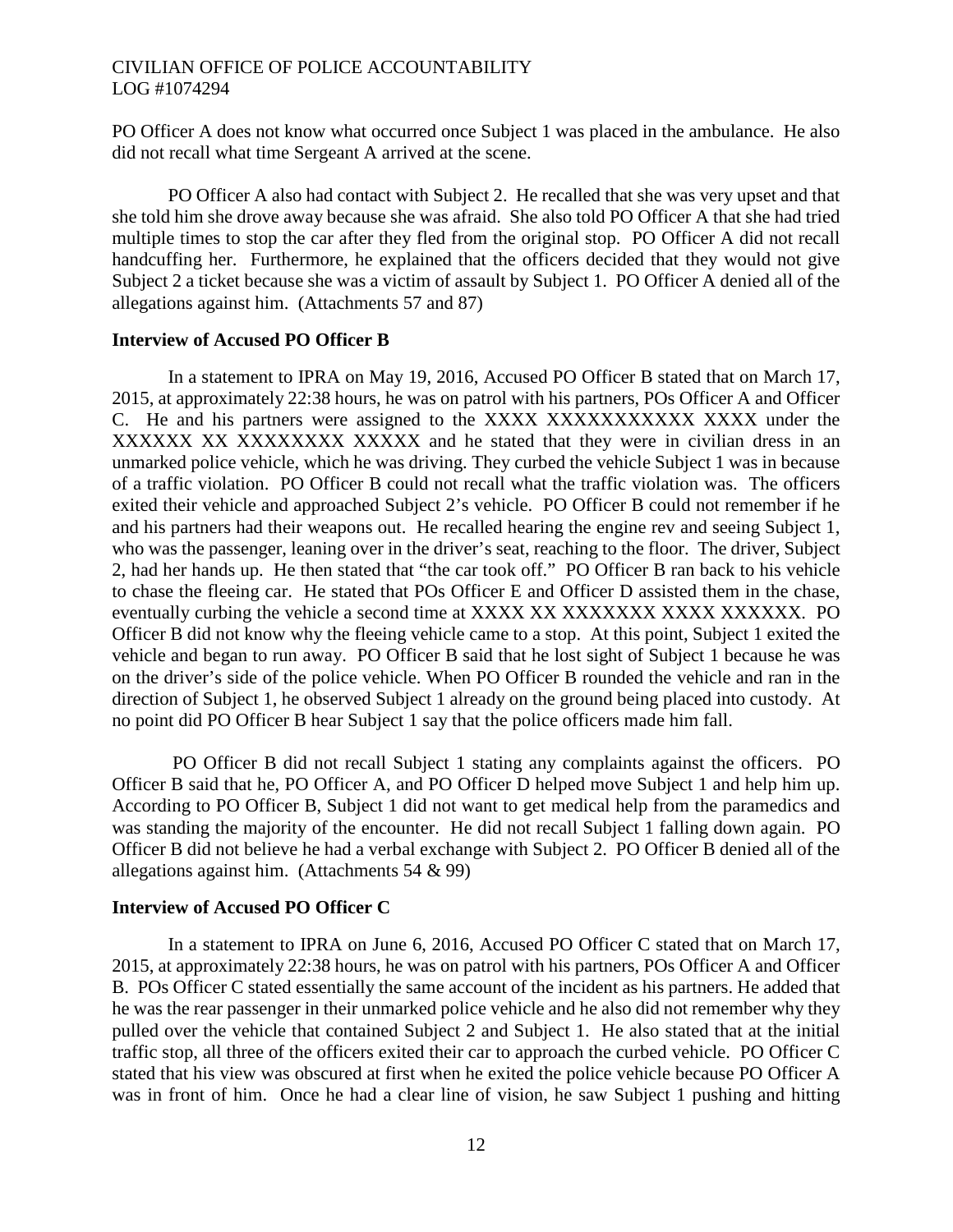Subject 2's leg, trying to accelerate the vehicle. Once the vehicle was put in drive and sped away, the officers ran back to their vehicle and pursued the fleeing subjects.

PO Officer C did not observe Subject 1 fall, nor did he see which officer made first contact. The next time PO Officer C saw Subject 1, he was handcuffed and walking to a garage, while being assisted by officers. PO Officer C noted that Subject 1 was visibly limping. An ambulance was called because they realized Subject 1 was injured. PO Officer C also said that, while speaking with other officers, they stated to him that they heard a pop or a bang while chasing Subject 1, followed by him collapsing to the ground.

PO Officer C did have a verbal interaction with Subject 1, during which he asked Subject 1 how his leg felt. PO Officer C stated that Subject 1 responded, "I'm good enough to go in the lockup." PO Officer C said that Subject 1 was essentially unable to walk. He also stated that he was the one that initially called an ambulance. Subject 1 told PO Officer C that he injured his leg while he was running away. PO Officer C stated that he helped Subject 1 into the ambulance and that he was the officer that rode with Subject 1 to the hospital. Once at the hospital, PO Officer C said that the medical personnel figured out that Subject 1 had a broken femur pretty quickly. PO Officer C also stated that Subject 1 told all of the medical personnel that he had fallen and hurt himself while running from the police. Most of the nurses and doctors asked Subject 1 if the police had anything to do with it, to which Subject 1 would respond, "The police never touched me."

With regard to Subject 2, PO Officer C stated that he believed he spoke to her briefly, trying to understand what was going on. He said that she was crying and told him that she was scared of what Subject 1 would have done to her if she did not drive away. PO Officer C stated that he believed he was the officer who handcuffed Subject 2. When asked why he handcuffed her, he stated, "So, for the safety of it, until we figure out what happened, I believe I handcuffed her. She talked me through her story. I took the handcuffs off, and she calmed down, and we figured out the whole situation." PO Officer C denied all of the allegations against him, except he stated that he may have had his gun displayed momentarily, but he could not recall. (Attachments 79 and 107)

### **Interview of Accused PO Officer D**

In a statement to IPRA on June 1, 2016, Accused PO Officer D stated that on March 17, 2015, at approximately 22:38 hours, he was on patrol with PO Officer E. He and his partner were assigned to the XXXXXXXX XXX XXXX in Beat XXXX, driving an unmarked police vehicle, and in civilian dress. PO Officer D stated that he first came into contact with Subject 1 and Subject 2 when he and PO Officer E assisted other officers, now known as POs Officer A, Officer B, and Officer C, with an arrest. PO Officer D stated that he first saw the vehicle Subject 1 and Subject 2 were in while he and his partner were in a Burger King parking lot at XXXXXXXX XXX XXXXXX. He observed the unmarked police vehicle, containing the other three officers, curb Subject 2's vehicle with its lights activated. He observed POs Officer A, Officer B, and Officer C exit their police vehicle and approach the curbed vehicle. He then observed the fleeing vehicle speed away down the street and the three officers give chase in their vehicle. PO Officer D and his partner followed the fleeing vehicle and the unmarked car that was attempting to pull it over. Eventually, the fleeing vehicle pulled into an alley which PO Officer D knew could be cut off on Central Park Avenue, so he and PO Officer E turned down Central Park Avenue to cut off the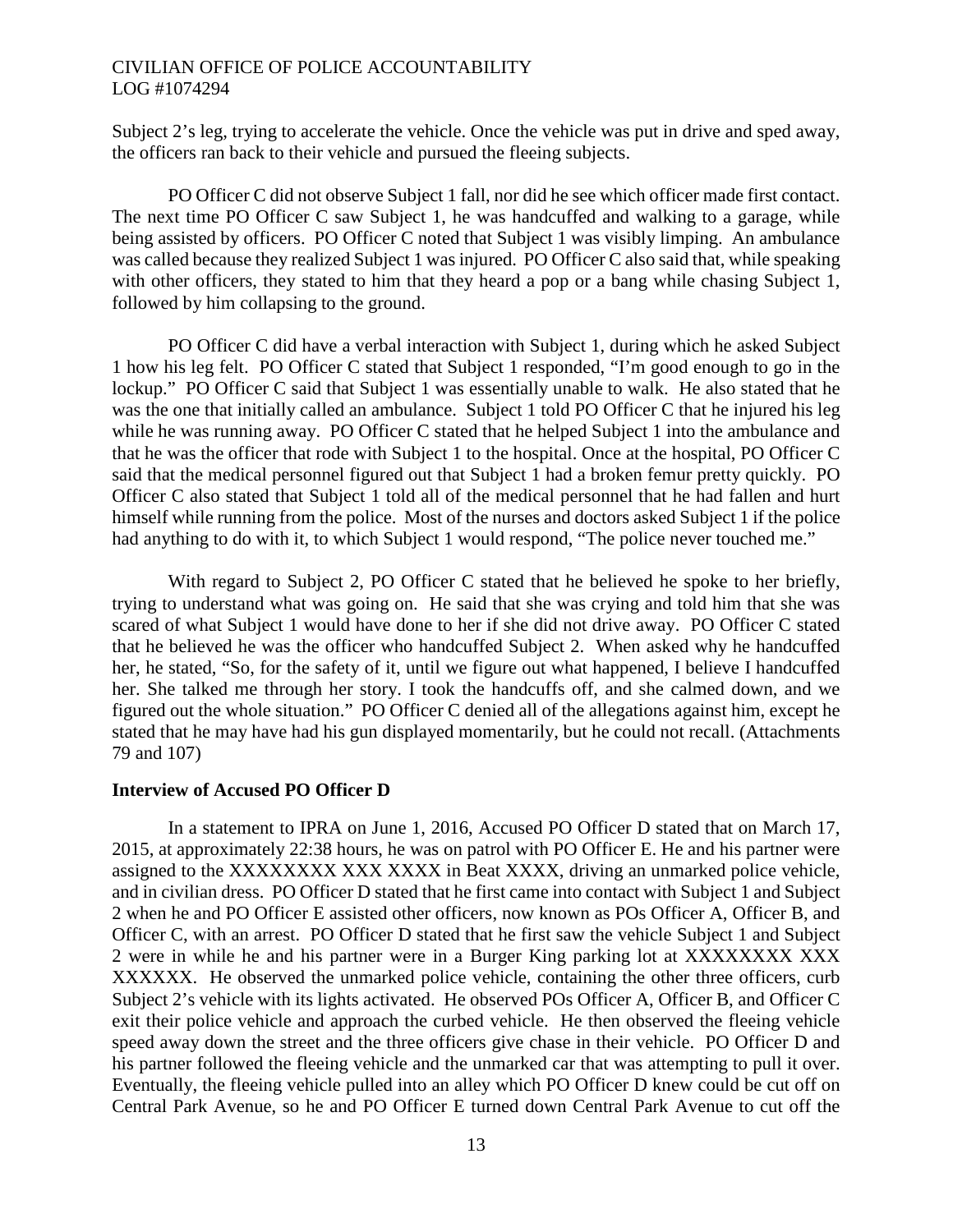vehicle. Once they successfully blocked in the vehicle, Subject 1 exited the car and began to flee on foot.

The officers gave chase, PO Officer D included. Subject 1 ran about ten to fifteen feet and then, according to PO Officer D, "It looked like he pulled his hamstring… and he went down to the ground." PO Officer D stated that none of the officers had any physical contact with Subject 1 prior to his fall. At that point, PO Officer D stated that there were three officers, himself included, surrounding Subject 1. One of the officers, he could not recall who, handcuffed Subject 1, at which point a fourth officer, now known as PO Officer C, arrived. One of the officers, he could not recall who, called for an ambulance. The ambulance arrived and paramedics walked Subject 1 to the ambulance. A short time after that, Sergeant A arrived. PO Officer D told Sergeant A what had happened, and then he and his partner left the scene. PO Officer D stated that he had no physical contact with Subject 1 or Subject 2. He did not recall hearing Subject 1 state how he fell or why. PO Officer D denied all of the allegations against him. (Attachments 76 & 100)

# **Interview of Accused PO Officer E**

In a statement to IPRA on May 26, 2016, Accused PO Officer E stated that on March 17, 2015, at approximately 22:38 hours, he was on patrol with his partner, PO Officer D. PO Officer E stated essentially the same account of the incident as his partner, however, PO Officer E stated that the XXXX XXXX, now known to be POs Officer A, Officer B, and Officer C, activated their lights and sirens to pull over the vehicle, but the vehicle sped away. When the vehicle driven by Subject 2 halted after the chase, Subject 1 opened his door and attempted to flee on foot. At this point, PO Officer E's partner, PO Officer D, exited their vehicle and pursued the subject along with two of the officers from the XXXX XXXX. PO Officer E stated that he did not know what caused Subject 1 to fall and that he did not exit his police vehicle until Subject 1 had been handcuffed. The only physical contact that PO Officer E witnessed between Subject 1 and the officers was when Subject 1 was handcuffed and transported to the ambulance. PO Officer E did not interact with either Subject 1 or Subject 2. PO Officer E denied the allegations against him. (Attachments 63 & 89)

# **Interview of Accused PO Officer F**

In a statement to IPRA on June 13, 2016, Accused PO Officer F stated that on March 17, 2015, at approximately 22:38 hours, he was on duty with his partner, PO Officer G, in uniform and working Beat XXX in a marked police vehicle. PO Officer G stated that he came into contact with Subject 1 when he and his partner responded to a call for assistance to the XXXX block of XXXXXXX XXXX XXXXXX. PO Officer F stated that the reason for assistance was that a vehicle being pursued had finally come to a stop. PO Officer F did not know why the vehicle was being pursued. He stated that they had no part in curbing the fleeing vehicle. He further said that he did not recall ever actually seeing Subject 1 or Subject 2. PO Officer F stated, "I remember responding to the scene and by the time we got to the scene, everything was over." He did not recall himself or his partner ever having any physical or verbal interaction with either Subject 1 or Subject 2. PO Officer F denied all allegations made against him. (Attachments 85 & 97)

# **Interview of Accused PO Officer G**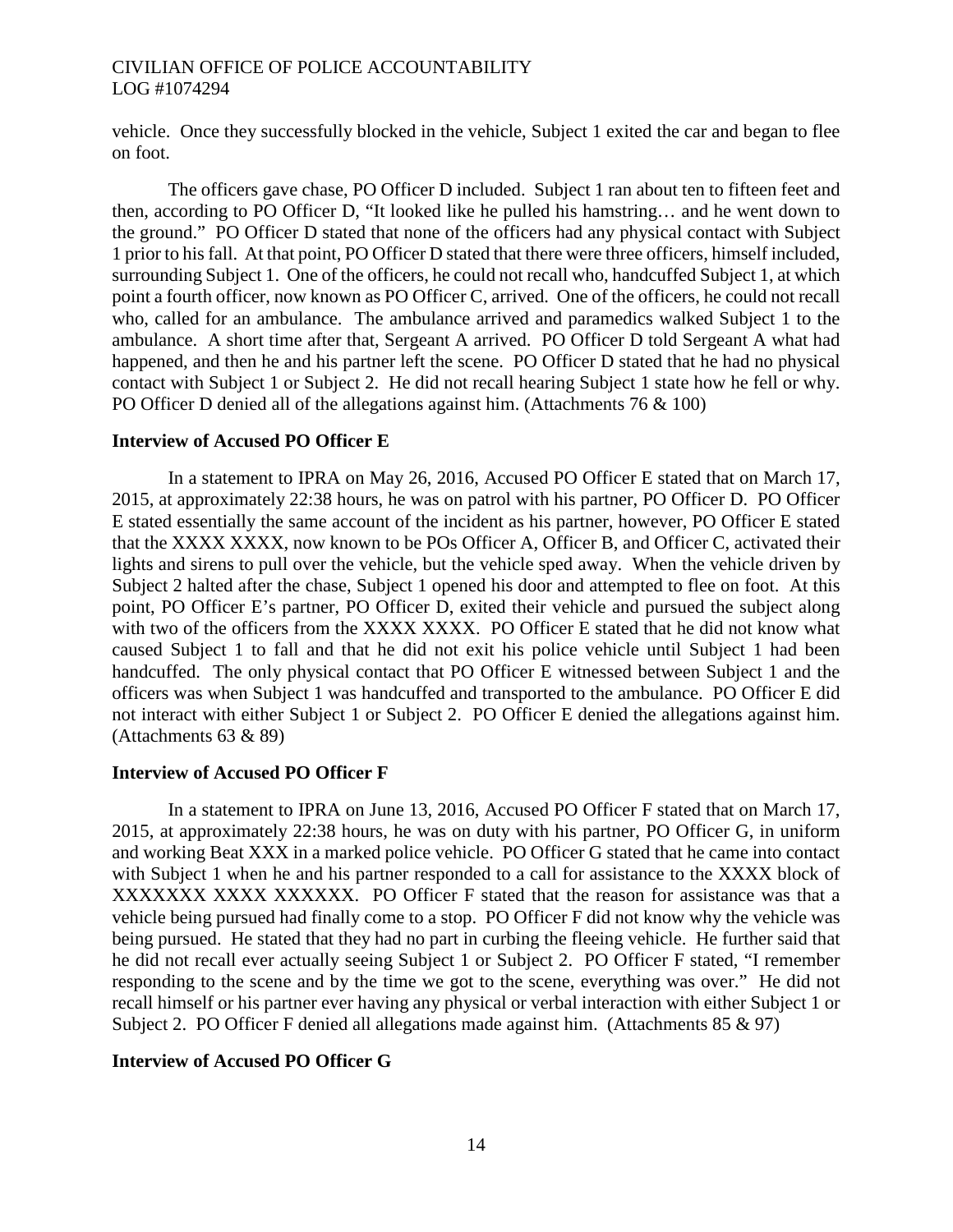In a statement to IPRA on June 6, 2016, Accused PO Officer G stated that on March 17, 2015, at approximately 22:38 hours, he was on duty with his partner, PO Officer F, in uniform and working Beat XXX in a marked police vehicle. He said that he and his partner came into contact with Subject 1 when they responded to a unit attempting to pull over a vehicle. PO Officer G did not know the circumstances surrounding the traffic stop. PO Officer G essentially stated the same account as PO Officer F. PO Officer G added that, when they arrived, Subject 1 was standing up next to a wooden fence. He could not recall if someone was assisting Subject 1. PO Officer G stated that he did not see Subject 1 fall while he was at the scene. PO Officer G and his partner did not have any physical or verbal interaction with Subject 1, and he was unaware of any physical contact that Subject 1 may have had with the other officers besides when they assisted him to the ambulance. PO Officer G recalled being told that Subject 1 had fallen and injured his leg while running from the police. He did not observe any injuries to Subject 1. PO Officer G recalled seeing Subject 2 sitting in the back of a squad car. PO Officer G denied all allegations made against him. (Attachments 82 & 90)

### **Civil Lawsuit**

On December 10, 2015, Subject 1 filed a civil lawsuit against the City of Chicago and unknown Chicago police officers in the United States District Court for the Northern District of Illinois. On April 7, 2016, Subject 1 filed an amended complaint naming the accused in COPA's administrative case as defendants. All accused officers were deposed in the civil lawsuit. IPRA began and COPA completed a review of these depositions. None of the depositions contained information, insofar as it related to the allegations in this case, substantially different from the statements given to IPRA.

# **ANALYSIS AND CONCLUSION**

#### **Officer A**

COPA recommends that allegation #1, that PO Officer A pointed a gun at Subject 2 without justification be **Not Sustained**. None of the officers recalled drawing or pointing their firearms at Subject 2. Subject 2's credibility is damaged by the inconsistencies between the information she communicated on the day of the incident and the day of her statement with IPRA. Subject 1's credibility is damaged for similar reasons. Additionally, Subject 2 and Subject 1 had substantially different accounts of what occurred on the day of the incident. These inconsistencies call into question all their statements. There is insufficient evidence to prove that PO Officer A pointed his gun at Subject 2.

COPA recommends that allegation #2, that PO Officer A directed profanity at Subject 2 **Not Sustained**. There is insufficient evidence to prove that PO Officer A directed profanity at Subject 2.

COPA recommends that allegation #3, that PO Officer A handcuffed Subject 2 too tightly be **Unfounded**. PO Officer C admitted that he was the one who handcuffed Subject 2.

COPA recommends that allegation #4, that PO Officer A "clotheslined" Subject 1 by placing his arm against Subject 1's chest and kicking him on his left thigh, causing him to fall to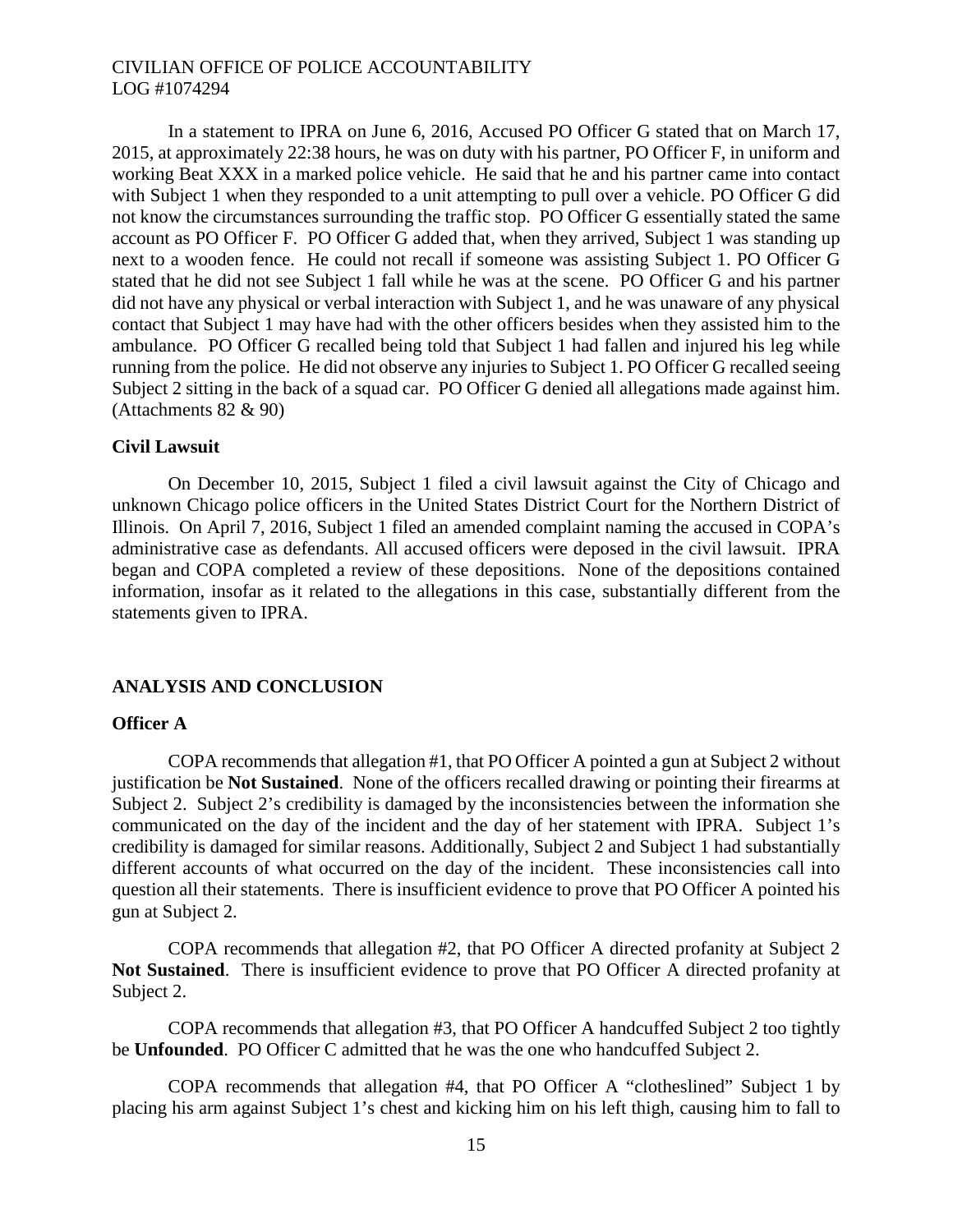the ground and break his left leg be **Unfounded**. The evidence indicates that it is more likely than not that Subject 1 broke his leg while running from the officers. The Original Case Incident Report indicates that Subject 1 told Physician Assistant A, in the presence of Sergeant A, that the leg injury occurred when Subject 1 was running and fell. In her statement to IPRA, Physician Assistant A affirmed this narrative, stating that Subject 1 told her he had been running and heard a pop in his left leg which caused him to fall. Physician Assistant A also stated in her interview that Subject 1 never mentioned police officers as the cause of his injury.

The Chicago Fire Department Ambulance Report indicates that Subject 1 complained to them of pain in his left leg after tripping and falling while running from the police. Paramedic A told IPRA that she did not recall Subject 1 ever mentioning in the ambulance ride from the scene to the hospital that officers physically assaulted him. In his statement to IPRA, Sergeant A recalled hearing a physician's assistant asking Subject 1 what happened to his leg, to which he responded that he sustained the injury when he ran from the police and fell. Sergeant A also personally asked Subject 1 what happened, and Sergeant A recalled Subject 1 telling him the same story. Additionally, PO Officer C recalled, in his interview with IPRA, that Subject 1 told him on the day of the incident that he injured his leg while running from the police. PO Officer C also recalled Subject 1 telling all medical personnel present that day that he fell and hurt himself running from the police. Admittedly, police officers were present at all times that Subject 1 spoke with medical personnel. Subject 1, however, never raised this as a reason why he told medical personnel a story substantially different from the one he told IPRA and consistent with the narrative given by all officer witnesses.

The evidence from both interested and disinterested witnesses tells a consistent story. It is more likely than not that Subject 1 sustained his leg injury while running from the accused.

COPA recommends that allegation #5, that PO Officer A repeatedly punched Subject 1 about the head and body be **Unfounded**. The totality of the evidence shows that it is more likely than not that no officer made violent physical contact with Subject 1. Most importantly, Subject 1 never mentions to any officer or medical personnel on the day of the incident that anything happened to him other than a fall. The only evidence that would tend to support Subject 1's allegations came from Subject 1 himself and Subject 2. On the other hand, evidence that tended to disprove Subject 1's allegations came from medical records, Physician Assistant A, Paramedic A, and Sergeant A. All accused officers also denied these allegations.

COPA recommends that allegation #6, that PO Officer A repeatedly kicked Subject 1 about the head and body be **Unfounded**. The totality of the evidence shows that it is more likely than not that no officer made violent physical contact with Subject 1. Most importantly, Subject 1 never mentions to any officer or medical personnel on the day of the incident that anything happened to him other than a fall. The only evidence that would tend to support Subject 1's allegations came from Subject 1 himself and Subject 2. On the other hand, evidence that tended to disprove Subject 1's allegations came from medical records, Physician Assistant A, Paramedic A, and Sergeant A. All accused officers also denied these allegations.

COPA recommends that allegation #7, that PO Officer A dragged Subject 1 across the pavement be **Unfounded**. The totality of the evidence shows that it is more likely than not that no officer made violent physical contact with Subject 1. Most importantly, Subject 1 never mentions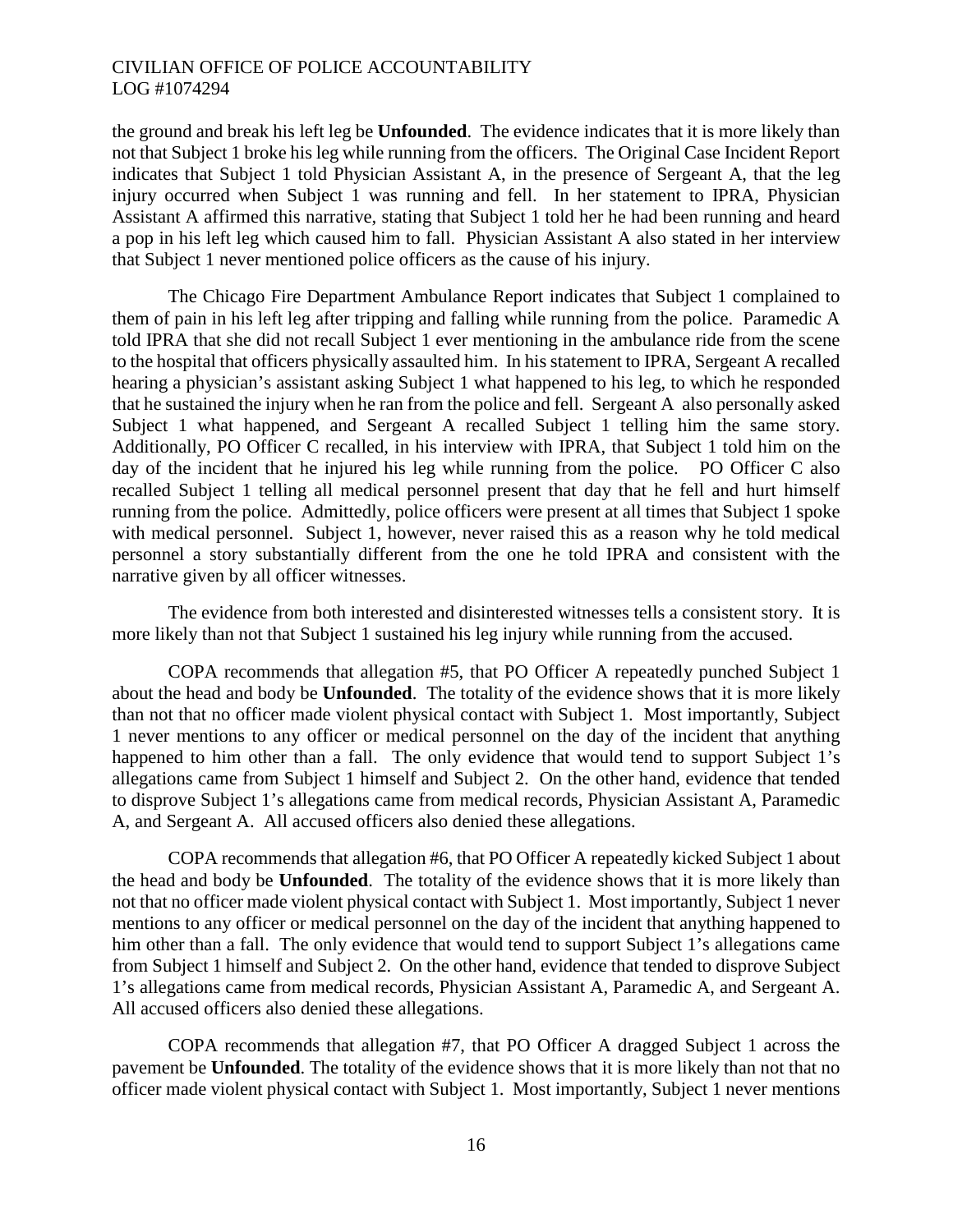to any officer or medical personnel on the day of the incident that anything happened to him other than a fall. The only evidence that would tend to support Subject 1's allegations came from Subject 1 himself and Subject 2. On the other hand, evidence that tended to disprove Subject 1's allegations came from medical records, Physician Assistant A, Paramedic A, and Sergeant A. All accused officers also denied these allegations.

### **Officer B**

COPA recommends that allegation #1, that PO Officer B pointed a gun at Subject 2 without justification be **Not Sustained**. None of the officers recalled drawing or pointing their firearms at Subject 2. Subject 2's credibility is damaged by the inconsistencies between the information she communicated on the day of the incident and the day of her statement with IPRA. Subject 1's credibility is damaged for similar reasons. Additionally, Subject 2 and Subject 1 had substantially different accounts of what occurred on the day of the incident. These inconsistencies call into question all of their statements. There is insufficient evidence to prove that PO Officer B pointed his gun at Subject 2.

COPA recommends that allegation #2, that PO Officer B directed profanity at Subject 2 **Not Sustained**. There is insufficient evidence to prove that PO Officer B directed profanity at Subject 2.

COPA recommends that allegation #3, that PO Officer B handcuffed Subject 2 too tightly be **Unfounded**. PO Officer C admitted that he was the one who handcuffed Subject 2.

COPA recommends that allegation #4, that PO Officer B "clotheslined" Subject 1 by placing his arm against Subject 1's chest and kicking him on his left thigh, causing him to fall to the ground and break his left leg be **Unfounded**. The evidence indicates that it is more likely than not that Subject 1 broke his leg while running from the officers. The Original Case Incident Report indicates that Subject 1 told Physician Assistant A, in the presence of Sergeant A, that the leg injury occurred when Subject 1 was running and fell. In her statement to IPRA, Physician Assistant A affirmed this narrative, stating that Subject 1 told her he had been running and heard a pop in his left leg which caused him to fall. Physician Assistant A also stated in her interview that Subject 1 never mentioned police officers as the cause of his injury.

The Chicago Fire Department Ambulance Report indicates that Subject 1 complained to them of pain in his left leg after tripping and falling while running from the police. Paramedic A told IPRA that she did not recall Subject 1 ever mentioning in the ambulance ride from the scene to the hospital that officers physically assaulted him. In his statement to IPRA, Sergeant A recalled hearing a physician's assistant asking Subject 1 what happened to his leg, to which he responded that he sustained the injury when he ran from the police and fell. Sergeant A also personally asked Subject 1 what happened, and Sergeant A recalled Subject 1 telling him the same story. Additionally, PO Officer C recalled, in his interview with IPRA, that Subject 1 told him on the day of the incident that he injured his leg while running from the police. PO Officer C also recalled Subject 1 telling all medical personnel present that day that he fell and hurt himself running from the police. Admittedly, police officers were present at all times that Subject 1 spoke with medical personnel. Subject 1, however, never raised this as a reason why he told medical personnel a story substantially different from the one he told IPRA and consistent with the narrative given by all officer witnesses.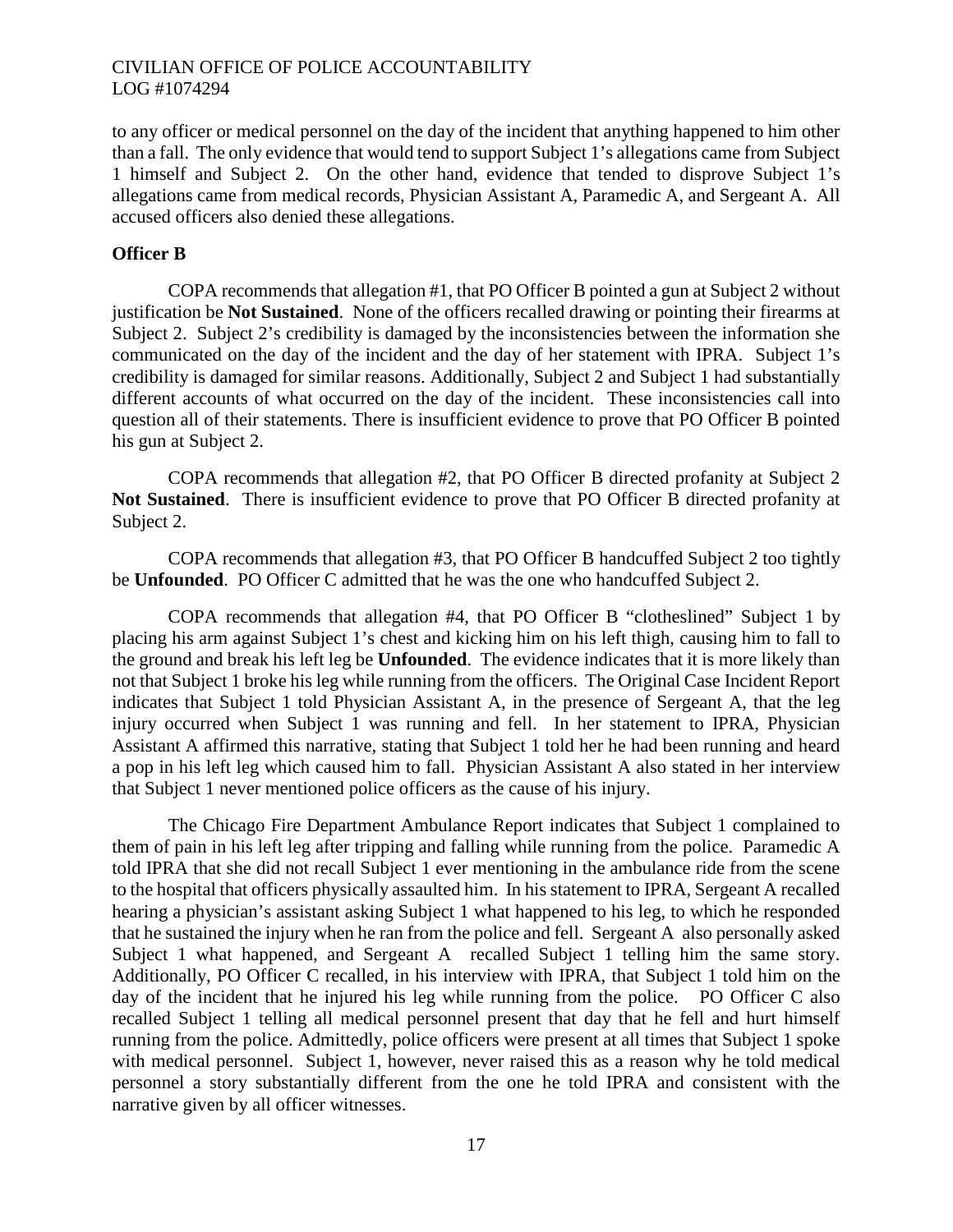The evidence from both interested and disinterested witnesses tells a consistent story. It is more likely than not that Subject 1 sustained his leg injury while running from the accused.

COPA recommends that allegation #5, that PO Officer B repeatedly punched Subject 1 about the head and body be **Unfounded**. The totality of the evidence shows that it is more likely than not that no officer made violent physical contact with Subject 1. Most importantly, Subject 1 never mentions to any officer or medical personnel on the day of the incident that anything happened to him other than a fall. The only evidence that would tend to support Subject 1's allegations came from Subject 1 himself and Subject 2. On the other hand, evidence that tended to disprove Subject 1's allegations came from medical records, Physician Assistant A, Paramedic A, and Sergeant A. All accused officers also denied these allegations.

COPA recommends that allegation #6, that PO Officer B repeatedly kicked Subject 1 about the head and body be **Unfounded**. The totality of the evidence shows that it is more likely than not that no officer made violent physical contact with Subject 1. Most importantly, Subject 1 never mentions to any officer or medical personnel on the day of the incident that anything happened to him other than a fall. The only evidence that would tend to support Subject 1's allegations came from Subject 1 himself and Subject 2. On the other hand, evidence that tended to disprove Subject 1's allegations came from medical records, Physician Assistant A, Paramedic A, and Sergeant A. All accused officers also denied these allegations.

COPA recommends that allegation #7, that PO Officer B dragged Subject 1 across the pavement be **Unfounded**. The totality of the evidence shows that it is more likely than not that no officer made violent physical contact with Subject 1. Most importantly, Subject 1 never mentions to any officer or medical personnel on the day of the incident that anything happened to him other than a fall. The only evidence that would tend to support Subject 1's allegations came from Subject 1 himself and Subject 2. On the other hand, evidence that tended to disprove Subject 1's allegations came from medical records, Physician Assistant A, Paramedic A, and Sergeant A. All accused officers also denied these allegations.

#### **Officer C**

COPA recommends that allegation #1, that PO Officer C pointed a gun at Subject 2 without justification be **Not Sustained**. None of the officers recalled drawing or pointing their firearms at Subject 2. Subject 2's credibility is damaged by the inconsistencies between the information she communicated on the day of the incident and the day of her statement with IPRA. Subject 1's credibility is damaged for similar reasons. Additionally, Subject 2 and Subject 1 had substantially different accounts of what occurred on the day of the incident. These inconsistencies call into question all of their statements. There is insufficient evidence to prove that PO Officer C pointed his gun at Subject 2.

COPA recommends that allegation #2, that PO Officer C directed profanity at Subject 2 **Not Sustained**. There is insufficient evidence to prove that PO Officer C directed profanity at Subject 2.

COPA recommends that allegation #3, that PO Officer C handcuffed Subject 2 too tightly be **Not Sustained**. PO Officer C admitted that he was the one who handcuffed Subject 2, but there is insufficient evidence to prove that PO Officer C handcuffed Subject 2 too tightly. Subject 2's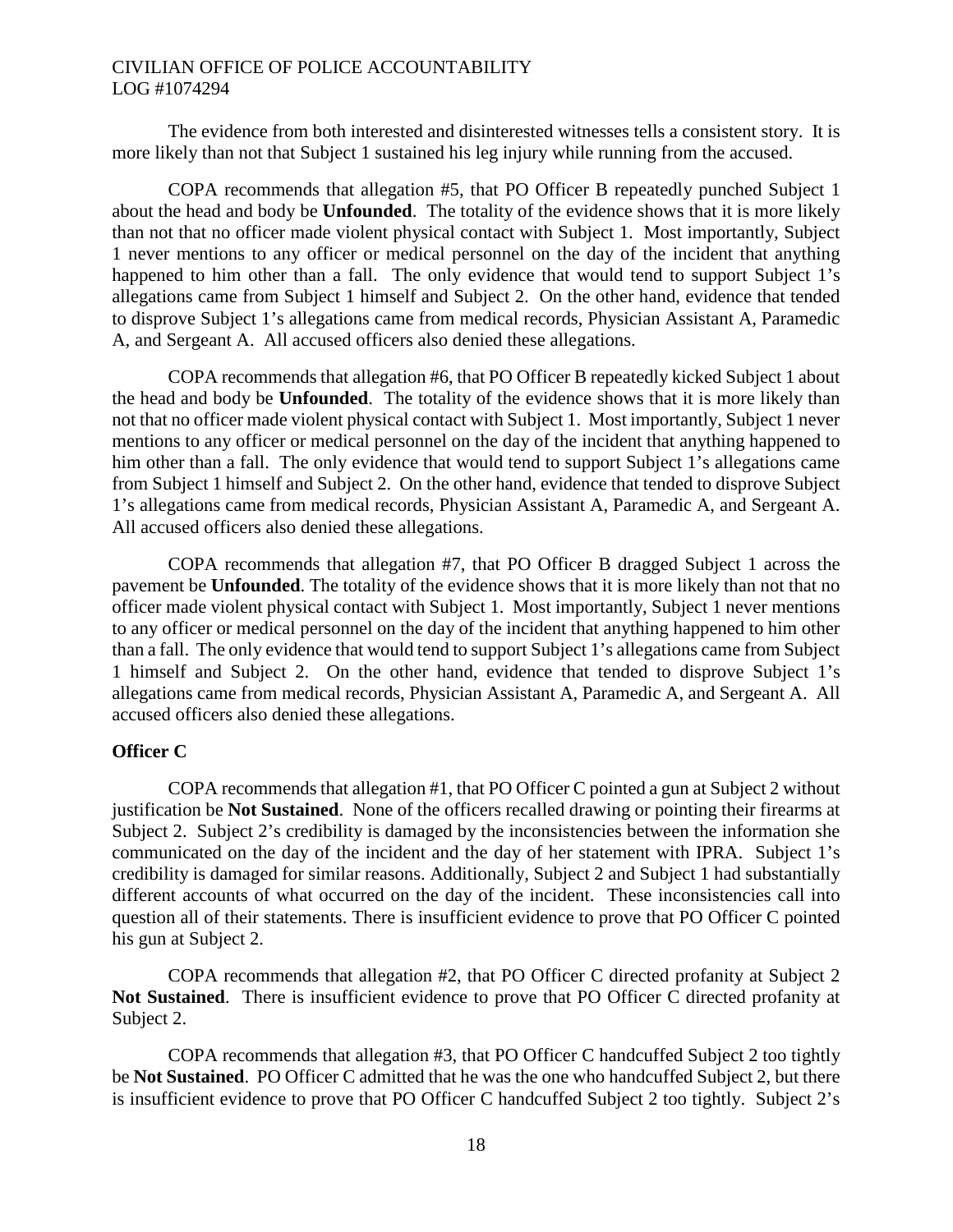credibility is damaged by the inconsistencies between the information she communicated on the day of the incident and the day of her statement with IPRA. Additionally, Subject 2 and Subject 1 had substantially different accounts of what occurred on the day of the incident. These inconsistencies call into question all of their statements.

COPA recommends that allegation #4, that PO Officer C "clotheslined" Subject 1 by placing his arm against Subject 1's chest and kicking him on his left thigh, causing him to fall to the ground and break his left leg be **Unfounded**. The evidence indicates that it is more likely than not that Subject 1 broke his leg while running from the officers. The Original Case Incident Report indicates that Subject 1 told Physician Assistant A, in the presence of Sergeant A, that the leg injury occurred when Subject 1 was running and fell. In her statement to IPRA, Physician Assistant A affirmed this narrative, stating that Subject 1 told her he had been running and heard a pop in his left leg which caused him to fall. Physician Assistant A also stated in her interview that Subject 1 never mentioned police officers as the cause of his injury.

The Chicago Fire Department Ambulance Report indicates that Subject 1 complained to them of pain in his left leg after tripping and falling while running from the police. Paramedic A told IPRA that she did not recall Subject 1 ever mentioning in the ambulance ride from the scene to the hospital that officers physically assaulted him. In his statement to IPRA, Sergeant A recalled hearing a physician's assistant asking Subject 1 what happened to his leg, to which he responded that he sustained the injury when he ran from the police and fell. Sergeant A also personally asked Subject 1 what happened, and Sergeant A recalled Subject 1 telling him the same story. Additionally, PO Officer C recalled, in his interview with IPRA, that Subject 1 told him on the day of the incident that he injured his leg while running from the police. PO Officer C also recalled Subject 1 telling all medical personnel present that day that he fell and hurt himself running from the police. Admittedly, police officers were present at all times that Subject 1 spoke with medical personnel. Subject 1, however, never raised this as a reason why he told medical personnel a story substantially different from the one he told IPRA and consistent with the narrative given by all officer witnesses.

The evidence from both interested and disinterested witnesses tells a consistent story. It is more likely than not that Subject 1 sustained his leg injury while running from the accused.

COPA recommends that allegation #5, that PO Officer C repeatedly punched Subject 1 about the head and body be **Unfounded**. The totality of the evidence shows that it is more likely than not that no officer made violent physical contact with Subject 1. Most importantly, Subject 1 never mentions to any officer or medical personnel on the day of the incident that anything happened to him other than a fall. The only evidence that would tend to support Subject 1's allegations came from Subject 1 himself and Subject 2. On the other hand, evidence that tended to disprove Subject 1's allegations came from medical records, Physician Assistant A, Paramedic A, and Sergeant A. All accused officers also denied these allegations.

COPA recommends that allegation #6, that PO Officer C repeatedly kicked Subject 1 about the head and body be **Unfounded**. The totality of the evidence shows that it is more likely than not that no officer made violent physical contact with Subject 1. Most importantly, Subject 1 never mentions to any officer or medical personnel on the day of the incident that anything happened to him other than a fall. The only evidence that would tend to support Subject 1's allegations came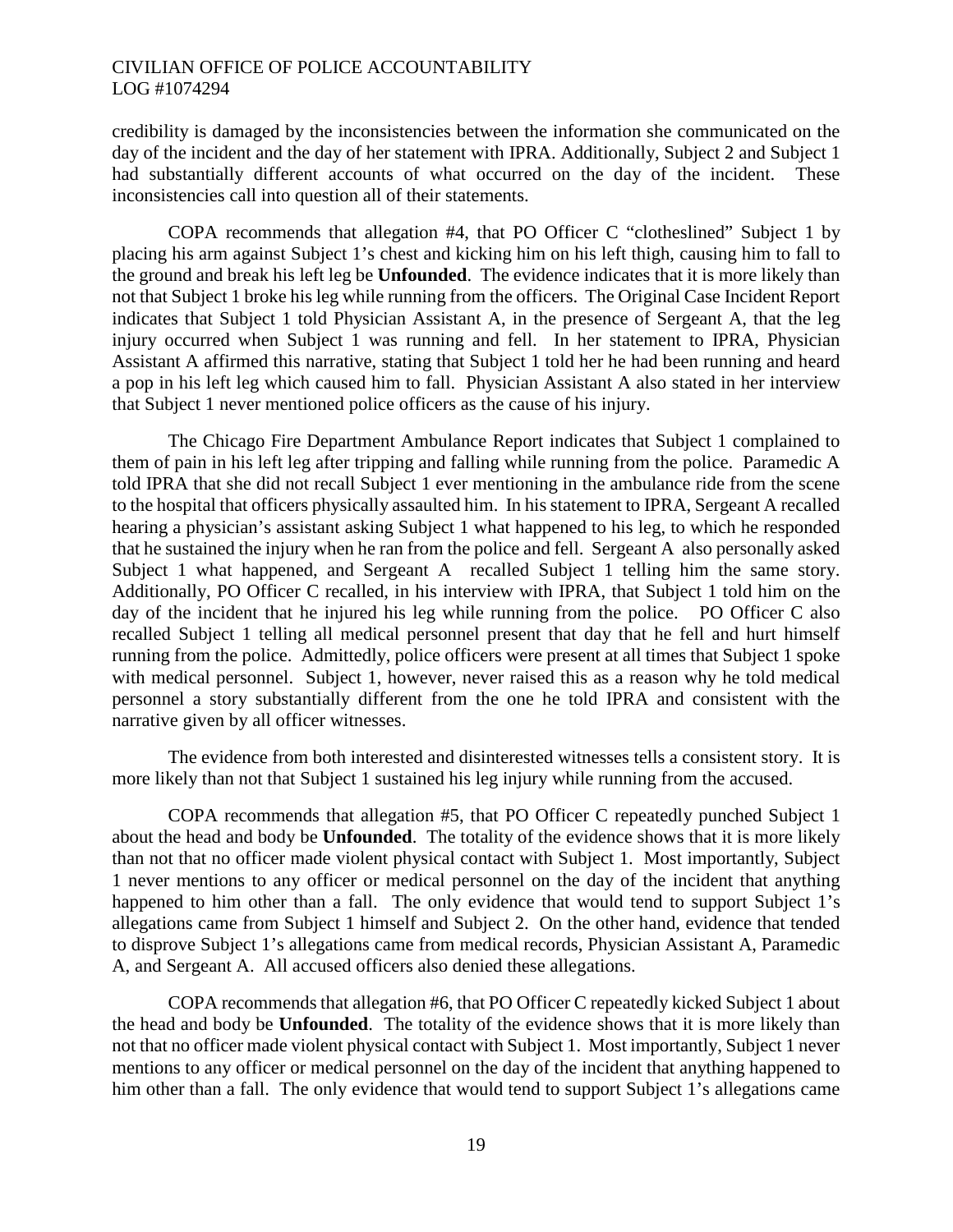from Subject 1 himself and Subject 2. On the other hand, evidence that tended to disprove Subject 1's allegations came from medical records, Physician Assistant A, Paramedic A, and Sergeant A. All accused officers also denied these allegations.

COPA recommends that allegation #7, that PO Officer C dragged Subject 1 across the pavement be **Unfounded**. The totality of the evidence shows that it is more likely than not that no officer made violent physical contact with Subject 1. Most importantly, Subject 1 never mentions to any officer or medical personnel on the day of the incident that anything happened to him other than a fall. The only evidence that would tend to support Subject 1's allegations came from Subject 1 himself and Subject 2. On the other hand, evidence that tended to disprove Subject 1's allegations came from medical records, Physician Assistant A, Paramedic A, and Sergeant A. All accused officers also denied these allegations.

#### **Officer D**

COPA recommends that allegation #1, that PO Officer D pointed a gun at Subject 2 without justification be **Not Sustained**. None of the officers recalled drawing or pointing their firearms at Subject 2. Subject 2's credibility is damaged by the inconsistencies between the information she communicated on the day of the incident and the day of her statement with IPRA. Subject 1's credibility is damaged for similar reasons. Additionally, Subject 2 and Subject 1 had substantially different accounts of what occurred on the day of the incident. These inconsistencies call into question all of their statements. There is insufficient evidence to prove that PO Officer D pointed his gun at Subject 2.

COPA recommends that allegation #2, that PO Officer D directed profanity at Subject 2 **Not Sustained**. There is insufficient evidence to prove that PO Officer D directed profanity at Subject 2.

COPA recommends that allegation #3, that PO Officer D handcuffed Subject 2 too tightly be **Unfounded**. PO Officer C admitted that he was the one who handcuffed Subject 2.

COPA recommends that allegation #4, that PO Officer D "clotheslined" Subject 1 by placing his arm against Subject 1's chest and kicking him on his left thigh, causing him to fall to the ground and break his left leg be **Unfounded**. The evidence indicates that it is more likely than not that Subject 1 broke his leg while running from the officers. The Original Case Incident Report indicates that Subject 1 told Physician Assistant A, in the presence of Sergeant A, that the leg injury occurred when Subject 1 was running and fell. In her statement to IPRA, Physician Assistant A affirmed this narrative, stating that Subject 1 told her he had been running and heard a pop in his left leg which caused him to fall. Physician Assistant A also stated in her interview that Subject 1 never mentioned police officers as the cause of his injury.

The Chicago Fire Department Ambulance Report indicates that Subject 1 complained to them of pain in his left leg after tripping and falling while running from the police. Paramedic A told IPRA that she did not recall Subject 1 ever mentioning in the ambulance ride from the scene to the hospital that officers physically assaulted him. In his statement to IPRA, Sergeant A recalled hearing a physician's assistant asking Subject 1 what happened to his leg, to which he responded that he sustained the injury when he ran from the police and fell. Sergeant A also personally asked Subject 1 what happened, and Sergeant A recalled Subject 1 telling him the same story.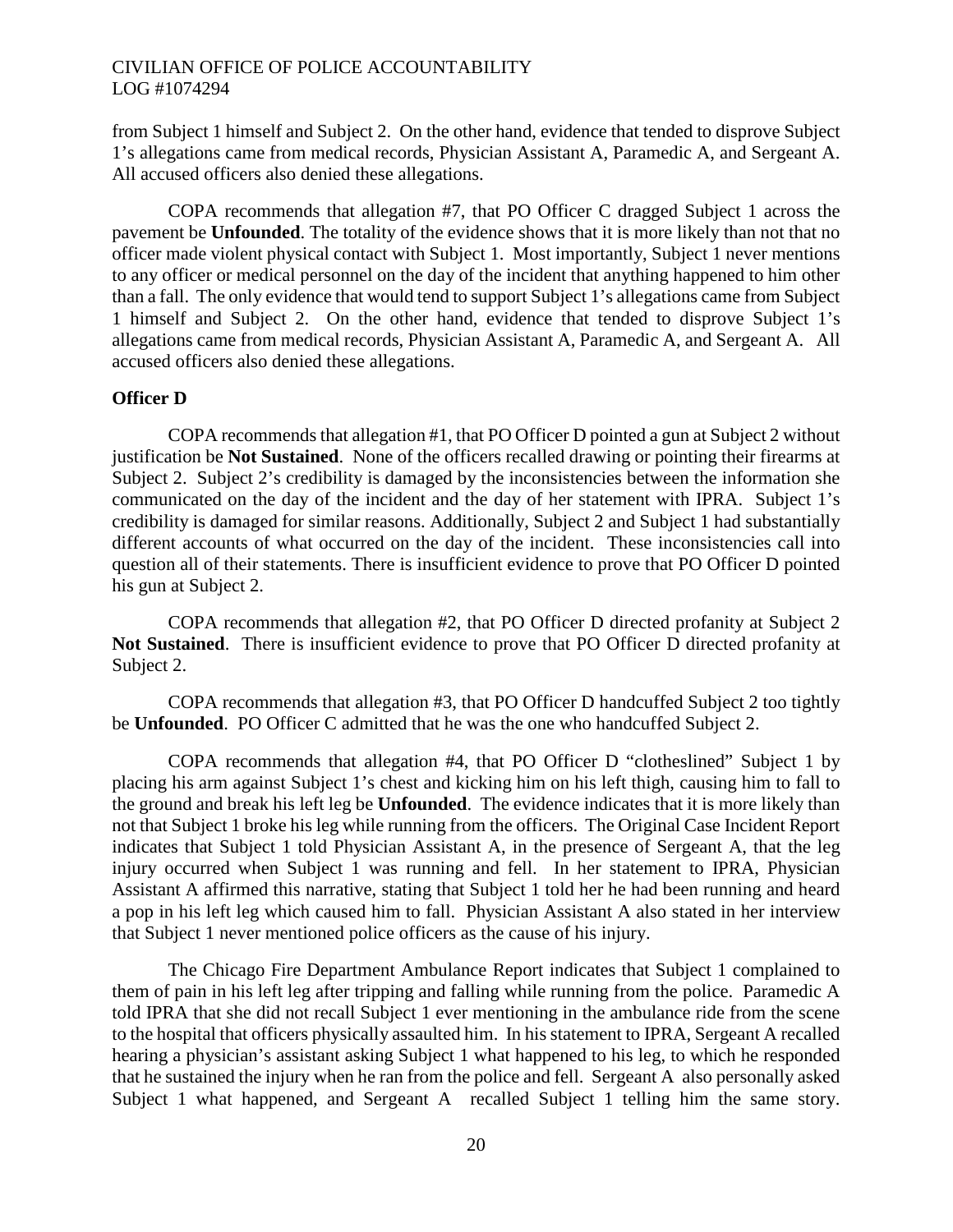Additionally, PO Officer C recalled, in his interview with IPRA, that Subject 1 told him on the day of the incident that he injured his leg while running from the police. PO Officer C also recalled Subject 1 telling all medical personnel present that day that he fell and hurt himself running from the police. Admittedly, police officers were present at all times that Subject 1 spoke with medical personnel. Subject 1, however, never raised this as a reason why he told medical personnel a story substantially different from the one he told IPRA and consistent with the narrative given by all officer witnesses.

The evidence from both interested and disinterested witnesses tells a consistent story. It is more likely than not that Subject 1 sustained his leg injury while running from the accused.

COPA recommends that allegation #5, that PO Officer D repeatedly punched Subject 1 about the head and body be **Unfounded**. The totality of the evidence shows that it is more likely than not that no officer made violent physical contact with Subject 1. Most importantly, Subject 1 never mentions to any officer or medical personnel on the day of the incident that anything happened to him other than a fall. The only evidence that would tend to support Subject 1's allegations came from Subject 1 himself and Subject 2. On the other hand, evidence that tended to disprove Subject 1's allegations came from medical records, Physician Assistant A, Paramedic A, and Sergeant A. All accused officers also denied these allegations.

COPA recommends that allegation #6, that PO Officer D repeatedly kicked Subject 1 about the head and body be **Unfounded**. The totality of the evidence shows that it is more likely than not that no officer made violent physical contact with Subject 1. Most importantly, Subject 1 never mentions to any officer or medical personnel on the day of the incident that anything happened to him other than a fall. The only evidence that would tend to support Subject 1's allegations came from Subject 1 himself and Subject 2. On the other hand, evidence that tended to disprove Subject 1's allegations came from medical records, Physician Assistant A, Paramedic A, and Sergeant A. All accused officers also denied these allegations.

COPA recommends that allegation #7, that PO Officer D dragged Subject 1 across the pavement be **Unfounded**. The totality of the evidence shows that it is more likely than not that no officer made violent physical contact with Subject 1. Most importantly, Subject 1 never mentions to any officer or medical personnel on the day of the incident that anything happened to him other than a fall. The only evidence that would tend to support Subject 1's allegations came from Subject 1 himself and Subject 2. On the other hand, evidence that tended to disprove Subject 1's allegations came from medical records, Physician Assistant A, Paramedic A, and Sergeant A. All accused officers also denied these allegations.

# **Officer Officer E**

COPA recommends that allegation #1, that PO Officer E pointed a gun at Subject 2 without justification be **Not Sustained**. None of the officers recalled drawing or pointing their firearms at Subject 2. Subject 2's credibility is damaged by the inconsistencies between the information she communicated on the day of the incident and the day of her statement with IPRA. Subject 1's credibility is damaged for similar reasons. Additionally, Subject 2 and Subject 1 had substantially different accounts of what occurred on the day of the incident. These inconsistencies call into question all of their statements. There is insufficient evidence to prove that PO Officer E pointed his gun at Subject 2.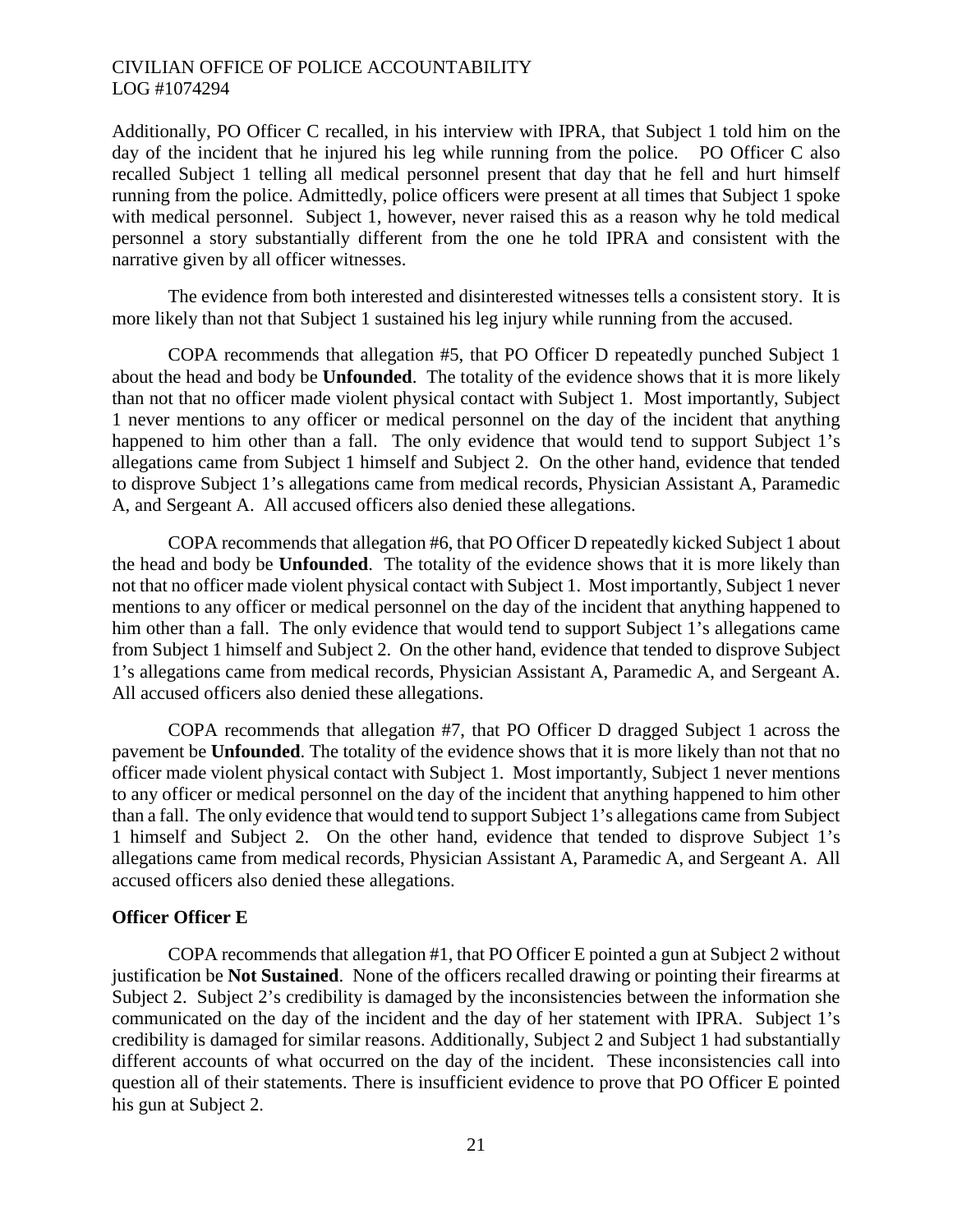COPA recommends that allegation #2, that PO Officer E directed profanity at Subject 2 **Not Sustained**. There is insufficient evidence to prove that PO Officer E directed profanity at Subject 2.

COPA recommends that allegation #3, that PO Officer E handcuffed Subject 2 too tightly be **Unfounded**. PO Officer C admitted that he was the one who handcuffed Subject 2.

COPA recommends that allegation #4, that PO Officer E "clotheslined" Subject 1 by placing his arm against Subject 1's chest and kicking him on his left thigh, causing him to fall to the ground and break his left leg be **Unfounded**. The evidence indicates that it is more likely than not that Subject 1 broke his leg while running from the officers. The Original Case Incident Report indicates that Subject 1 told Physician Assistant A, in the presence of Sergeant A, that the leg injury occurred when Subject 1 was running and fell. In her statement to IPRA, Physician Assistant A affirmed this narrative, stating that Subject 1 told her he had been running and heard a pop in his left leg which caused him to fall. Physician Assistant A also stated in her interview that Subject 1 never mentioned police officers as the cause of his injury.

The Chicago Fire Department Ambulance Report indicates that Subject 1 complained to them of pain in his left leg after tripping and falling while running from the police. Paramedic A told IPRA that she did not recall Subject 1 ever mentioning in the ambulance ride from the scene to the hospital that officers physically assaulted him. In his statement to IPRA, Sergeant A recalled hearing a physician's assistant asking Subject 1 what happened to his leg, to which he responded that he sustained the injury when he ran from the police and fell. Sergeant A also personally asked Subject 1 what happened, and Sergeant A recalled Subject 1 telling him the same story. Additionally, PO Officer C recalled, in his interview with IPRA, that Subject 1 told him on the day of the incident that he injured his leg while running from the police. PO Officer C also recalled Subject 1 telling all medical personnel present that day that he fell and hurt himself running from the police. Admittedly, police officers were present at all times that Subject 1 spoke with medical personnel. Subject 1, however, never raised this as a reason why he told medical personnel a story substantially different from the one he told IPRA and consistent with the narrative given by all officer witnesses.

The evidence from both interested and disinterested witnesses tells a consistent story. It is more likely than not that Subject 1 sustained his leg injury while running from the accused.

COPA recommends that allegation #5, that PO Officer E repeatedly punched Subject 1 about the head and body be **Unfounded**. The totality of the evidence shows that it is more likely than not that no officer made violent physical contact with Subject 1. Most importantly, Subject 1 never mentions to any officer or medical personnel on the day of the incident that anything happened to him other than a fall. The only evidence that would tend to support Subject 1's allegations came from Subject 1 himself and Subject 2. On the other hand, evidence that tended to disprove Subject 1's allegations came from medical records, physician assistant Physician Assistant A, Paramedic A, and Sergeant A. All accused officers also denied these allegations.

COPA recommends that allegation #6, that PO Officer E repeatedly kicked Subject 1 about the head and body be **Unfounded**. The totality of the evidence shows that it is more likely than not that no officer made violent physical contact with Subject 1. Most importantly, Subject 1 never mentions to any officer or medical personnel on the day of the incident that anything happened to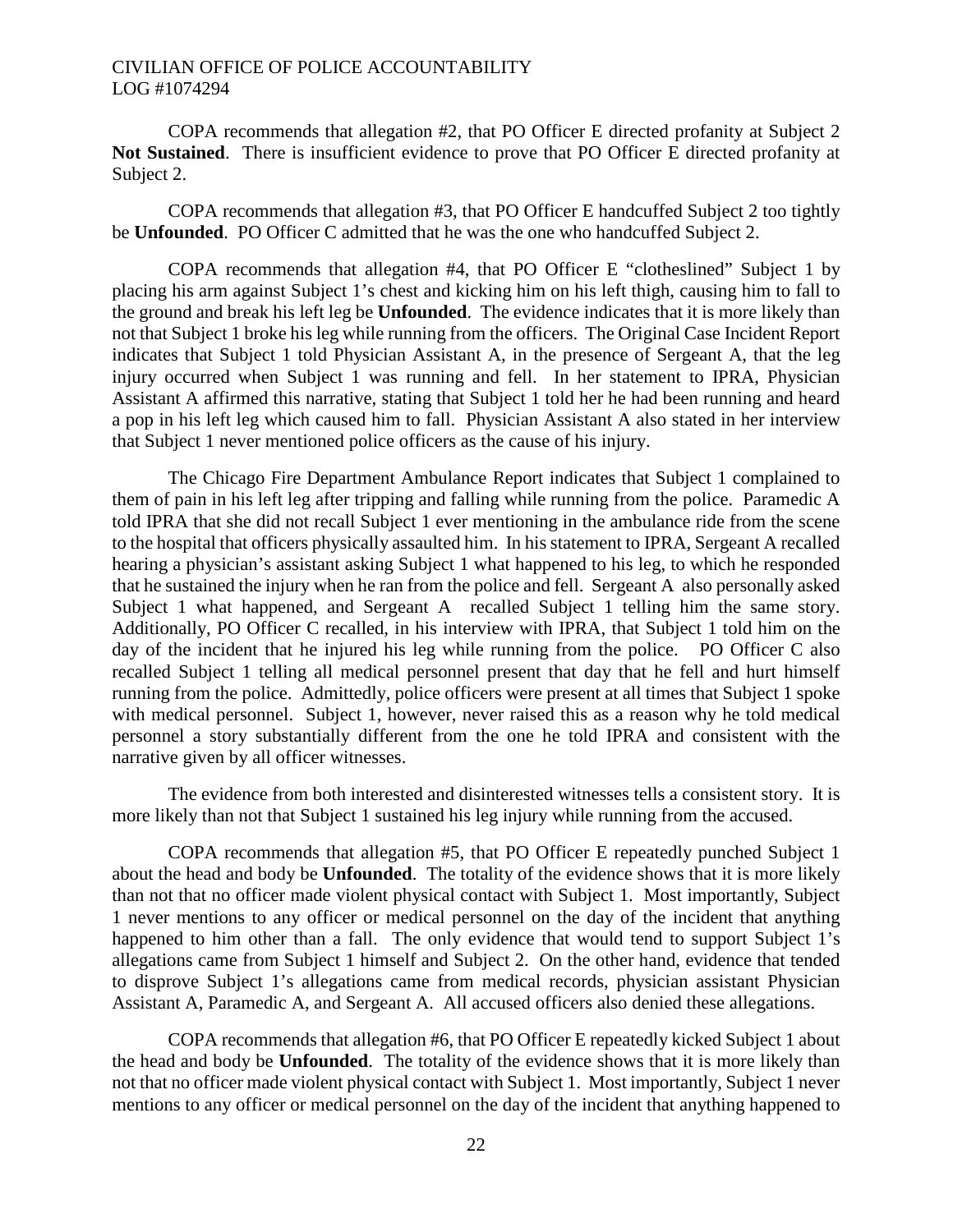him other than a fall. The only evidence that would tend to support Subject 1's allegations came from Subject 1 himself and Subject 2. On the other hand, evidence that tended to disprove Subject 1's allegations came from medical records, Physician Assistant A, Paramedic A, and Sergeant A. All accused officers also denied these allegations.

COPA recommends that allegation #7, that PO Officer E dragged Subject 1 across the pavement be **Unfounded**. The totality of the evidence shows that it is more likely than not that no officer made violent physical contact with Subject 1. Most importantly, Subject 1 never mentions to any officer or medical personnel on the day of the incident that anything happened to him other than a fall. The only evidence that would tend to support Subject 1's allegations came from Subject 1 himself and Subject 2. On the other hand, evidence that tended to disprove Subject 1's allegations came from medical records, Physician Assistant A, Paramedic A, and Sergeant A. All accused officers also denied these allegations.

#### **Officer Officer F**

COPA recommends that allegation #1, that PO Officer F pointed a gun at Subject 2 without justification be **Not Sustained**. None of the officers recalled drawing or pointing their firearms at Subject 2. Subject 2's credibility is damaged by the inconsistencies between the information she communicated on the day of the incident and the day of her statement with IPRA. Subject 1's credibility is damaged for similar reasons. Additionally, Subject 2 and Subject 1 had substantially different accounts of what occurred on the day of the incident. These inconsistencies call into question all of their statements. There is insufficient evidence to prove that PO Officer F pointed his gun at Subject 2.

COPA recommends that allegation #2, that PO Officer F directed profanity at Subject 2 **Not Sustained**. There is insufficient evidence to prove that PO Officer F directed profanity at Subject 2.

COPA recommends that allegation #3, that PO Officer F handcuffed Subject 2 too tightly be **Unfounded**. PO Officer C admitted that he was the one who handcuffed Subject 2.

COPA recommends that allegation #4, that PO Officer F "clotheslined" Subject 1 by placing his arm against Subject 1's chest and kicking him on his left thigh, causing him to fall to the ground and break his left leg be **Unfounded**. The evidence indicates that it is more likely than not that Subject 1 broke his leg while running from the officers. The Original Case Incident Report indicates that Subject 1 told Physician Assistant A, in the presence of Sergeant A, that the leg injury occurred when Subject 1 was running and fell. In her statement to IPRA, Physician Assistant A affirmed this narrative, stating that Subject 1 told her he had been running and heard a pop in his left leg which caused him to fall. Physician Assistant A also stated in her interview that Subject 1 never mentioned police officers as the cause of his injury.

The Chicago Fire Department Ambulance Report indicates that Subject 1 complained to them of pain in his left leg after tripping and falling while running from the police. Paramedic A told IPRA that she did not recall Subject 1 ever mentioning in the ambulance ride from the scene to the hospital that officers physically assaulted him. In his statement to IPRA, Sergeant A recalled hearing a physician's assistant asking Subject 1 what happened to his leg, to which he responded that he sustained the injury when he ran from the police and fell. Sergeant A also personally asked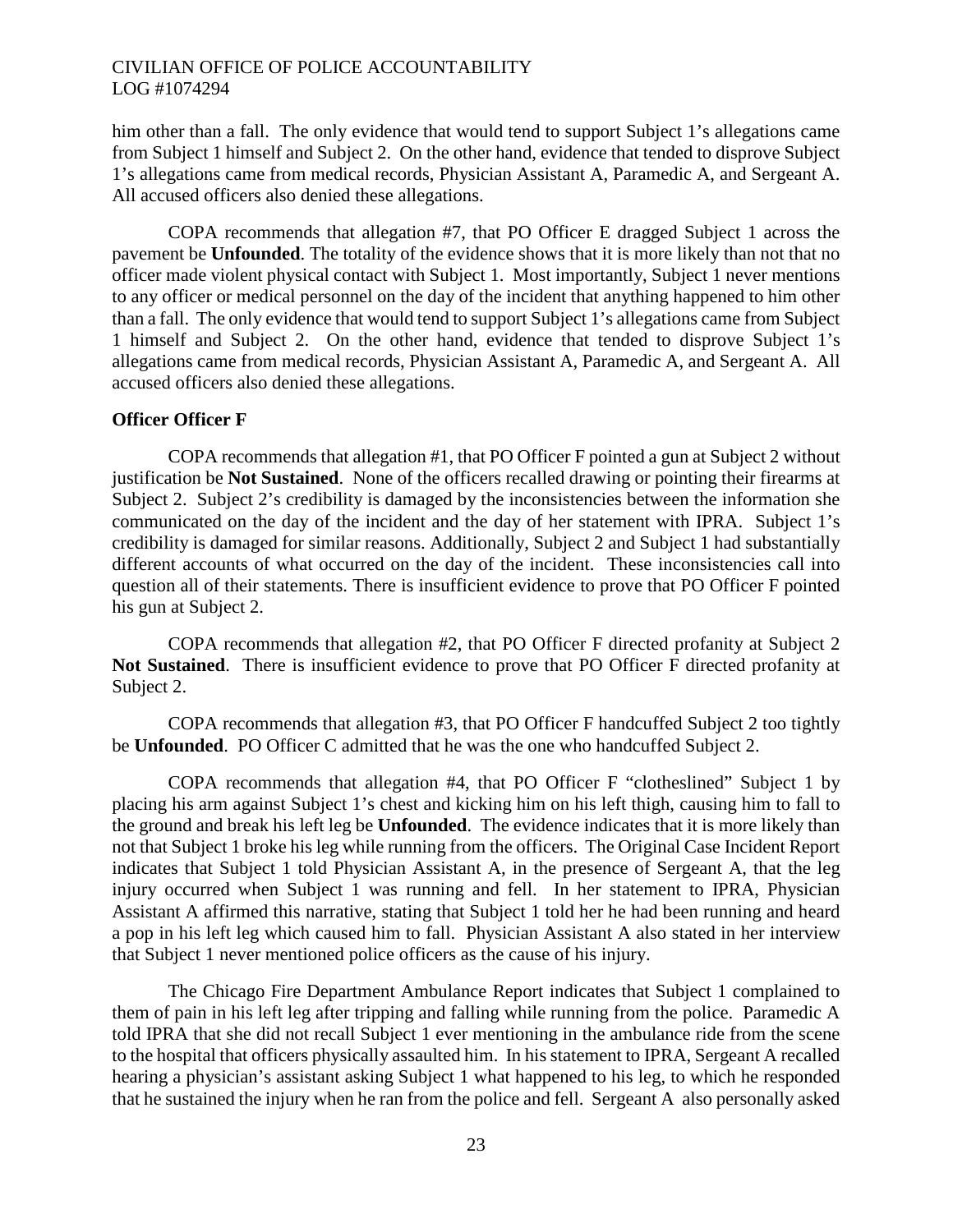Subject 1 what happened, and Sergeant A recalled Subject 1 telling him the same story. Additionally, PO Officer C recalled, in his interview with IPRA, that Subject 1 told him on the day of the incident that he injured his leg while running from the police. PO Officer C also recalled Subject 1 telling all medical personnel present that day that he fell and hurt himself running from the police. Admittedly, police officers were present at all times that Subject 1 spoke with medical personnel. Subject 1, however, never raised this as a reason why he told medical personnel a story substantially different from the one he told IPRA and consistent with the narrative given by all officer witnesses.

The evidence from both interested and disinterested witnesses tells a consistent story. It is more likely than not that Subject 1 sustained his leg injury while running from the accused.

COPA recommends that allegation #5, that PO Officer F repeatedly punched Subject 1 about the head and body be **Unfounded**. The totality of the evidence shows that it is more likely than not that no officer made violent physical contact with Subject 1. Most importantly, Subject 1 never mentions to any officer or medical personnel on the day of the incident that anything happened to him other than a fall. The only evidence that would tend to support Subject 1's allegations came from Subject 1 himself and Subject 2. On the other hand, evidence that tended to disprove Subject 1's allegations came from medical records, Physician Assistant A, Paramedic A, and Sergeant A . All accused officers also denied these allegations.

COPA recommends that allegation #6, that PO Officer F repeatedly kicked Subject 1 about the head and body be **Unfounded**. The totality of the evidence shows that it is more likely than not that no officer made violent physical contact with Subject 1. Most importantly, Subject 1 never mentions to any officer or medical personnel on the day of the incident that anything happened to him other than a fall. The only evidence that would tend to support Subject 1's allegations came from Subject 1 himself and Subject 2. On the other hand, evidence that tended to disprove Subject 1's allegations came from medical records, Physician Assistant A, Paramedic A, and Sergeant A . All accused officers also denied these allegations.

COPA recommends that allegation #7, that PO Officer F dragged Subject 1 across the pavement be **Unfounded**. The totality of the evidence shows that it is more likely than not that no officer made violent physical contact with Subject 1. Most importantly, Subject 1 never mentions to any officer or medical personnel on the day of the incident that anything happened to him other than a fall. The only evidence that would tend to support Subject 1's allegations came from Subject 1 himself and Subject 2. On the other hand, evidence that tended to disprove Subject 1's allegations came from medical records, Physician Assistant A, Paramedic A, and Sergeant A. All accused officers also denied these allegations.

#### **Officer Officer G**

COPA recommends that allegation #1, that PO Officer G pointed a gun at Subject 2 without justification be **Not Sustained**. None of the officers recalled drawing or pointing their firearms at Subject 2. Subject 2's credibility is damaged by the inconsistencies between the information she communicated on the day of the incident and the day of her statement with IPRA. Subject 1's credibility is damaged for similar reasons. Additionally, Subject 2 and Subject 1 had substantially different accounts of what occurred on the day of the incident. These inconsistencies call into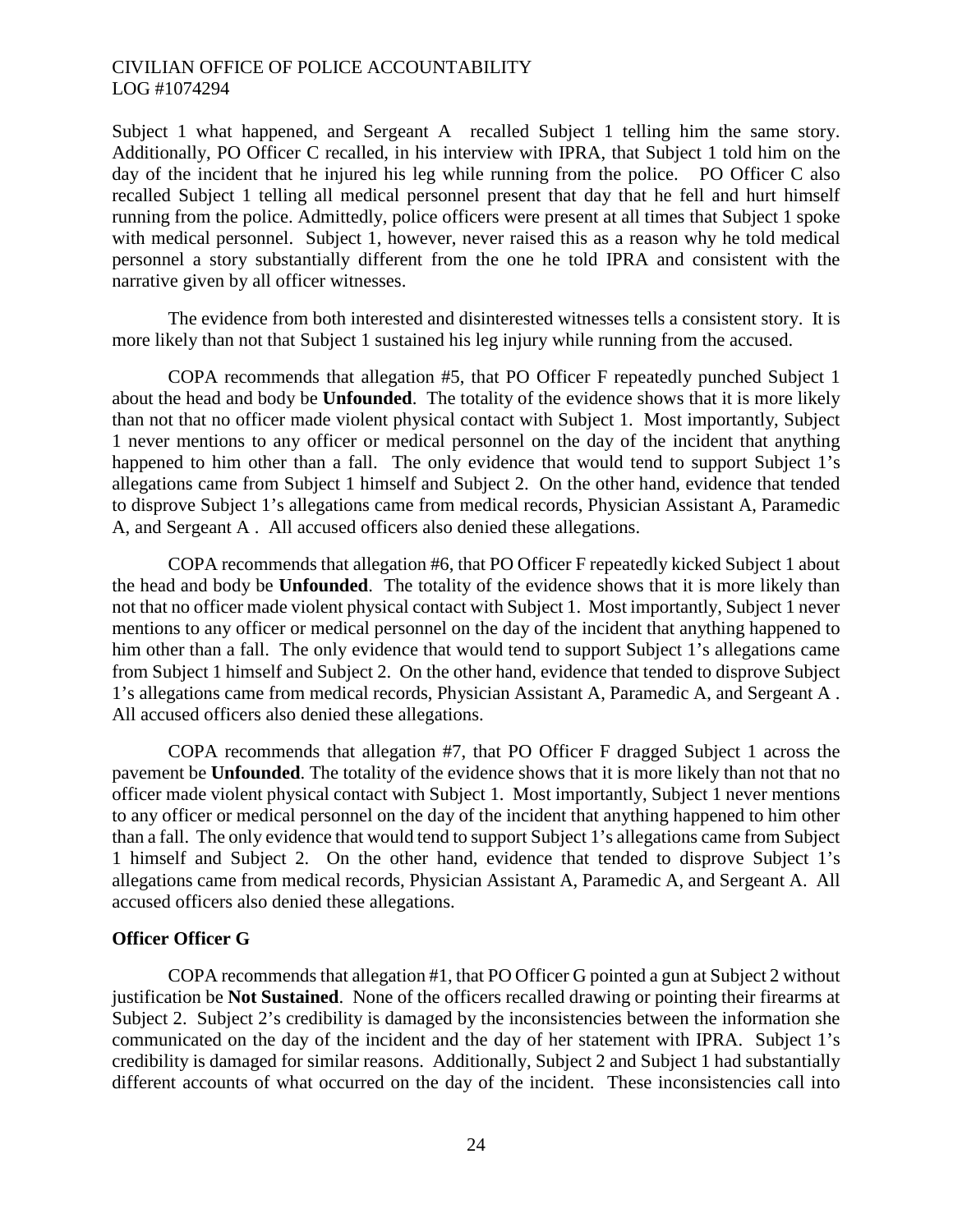question all of their statements. There is insufficient evidence to prove that PO Officer G pointed his gun at Subject 2.

COPA recommends that allegation #2, that PO Officer G directed profanity at Subject 2 **Not Sustained**. There is insufficient evidence to prove that PO Officer G directed profanity at Subject 2.

COPA recommends that allegation #3, that PO Officer G handcuffed Subject 2 too tightly be **Unfounded**. PO Officer C admitted that he was the one who handcuffed Subject 2.

COPA recommends that allegation #4, that PO Officer G "clotheslined" Subject 1 by placing his arm against Subject 1's chest and kicking him on his left thigh, causing him to fall to the ground and break his left leg be **Unfounded**. The evidence indicates that it is more likely than not that Subject 1 broke his leg while running from the officers. The Original Case Incident Report indicates that Subject 1 told Physician Assistant A, in the presence of Sergeant A, that the leg injury occurred when Subject 1 was running and fell. In her statement to IPRA, Physician Assistant A affirmed this narrative, stating that Subject 1 told her he had been running and heard a pop in his left leg which caused him to fall. Physician Assistant A also stated in her interview that Subject 1 never mentioned police officers as the cause of his injury.

The Chicago Police Department Ambulance Report indicates that Subject 1 complained to them of pain in his left leg after tripping and falling while running from the police. Paramedic A told IPRA that she did not recall Subject 1 ever mentioning in the ambulance ride from the scene to the hospital that officers physically assaulted him. In his statement to IPRA, Sergeant A recalled hearing a physician's assistant asking Subject 1 what happened to his leg, to which he responded that he sustained the injury when he ran from the police and fell. Sergeant A also personally asked Subject 1 what happened, and Sergeant A recalled Subject 1 telling him the same story. Additionally, PO Officer C recalled, in his interview with IPRA, that Subject 1 told him on the day of the incident that he injured his leg while running from the police. PO Officer C also recalled Subject 1 telling all medical personnel present that day that he fell and hurt himself running from the police. Admittedly, police officers were present at all times that Subject 1 spoke with medical personnel. Subject 1, however, never raised this as a reason why he told medical personnel a story substantially different from the one he told IPRA and consistent with the narrative given by all officer witnesses.

The evidence from both interested and disinterested witnesses tells a consistent story. It is more likely than not that Subject 1 sustained his leg injury while running from the accused.

COPA recommends that allegation #5, that PO Officer G repeatedly punched Subject 1 about the head and body be **Unfounded**. The totality of the evidence shows that it is more likely than not that no officer made violent physical contact with Subject 1. Most importantly, Subject 1 never mentions to any officer or medical personnel on the day of the incident that anything happened to him other than a fall. The only evidence that would tend to support Subject 1's allegations came from Subject 1 himself and Subject 2. On the other hand, evidence that tended to disprove Subject 1's allegations came from medical records, Physician Assistant A, Paramedic A, and Sergeant A. All accused officers also denied these allegations.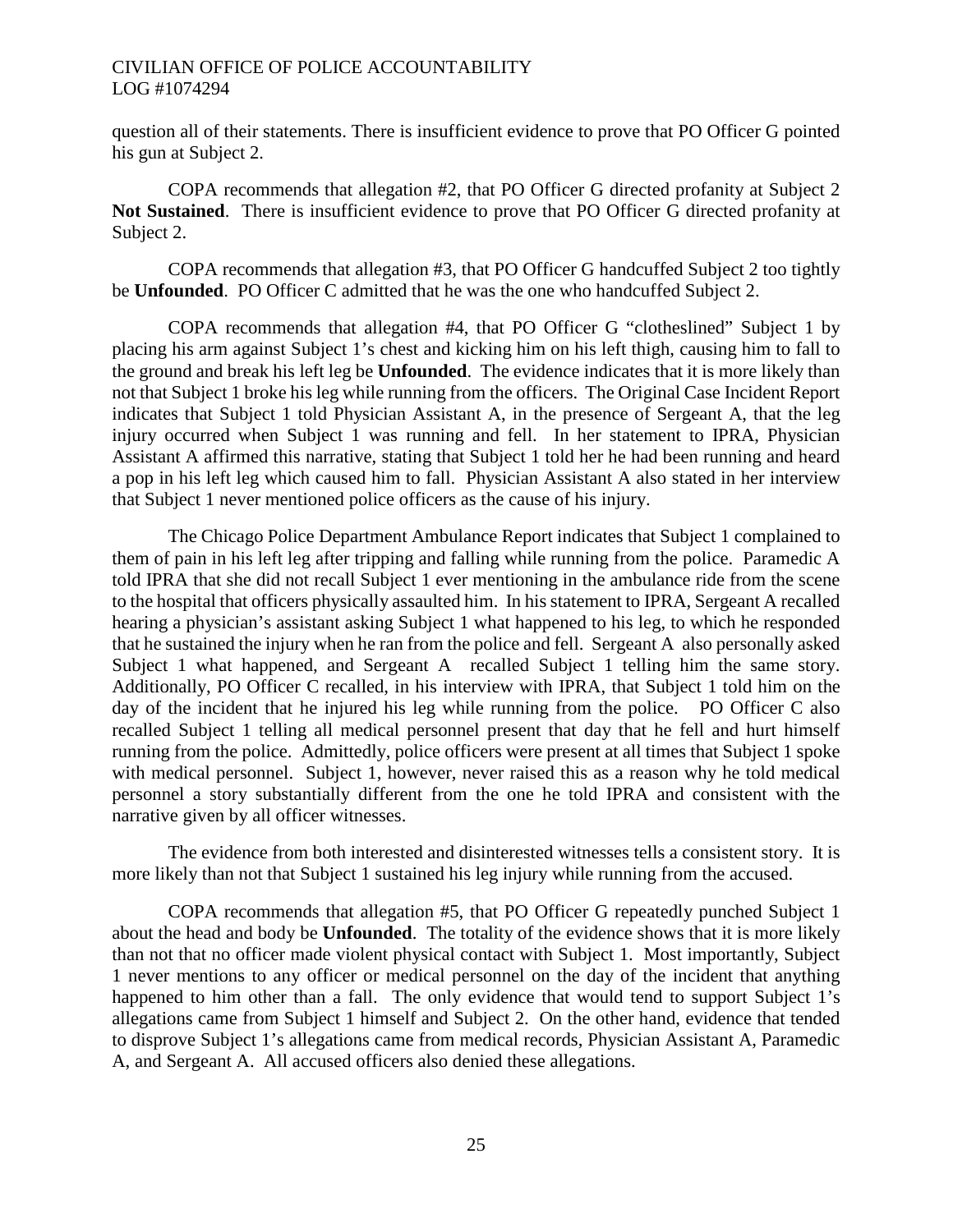COPA recommends that allegation #6, that PO Officer G repeatedly kicked Subject 1 about the head and body be **Unfounded**. The totality of the evidence shows that it is more likely than not that no officer made violent physical contact with Subject 1. Most importantly, Subject 1 never mentions to any officer or medical personnel on the day of the incident that anything happened to him other than a fall. The only evidence that would tend to support Subject 1's allegations came from Subject 1 himself and Subject 2. On the other hand, evidence that tended to disprove Subject 1's allegations came from medical records, physician assistant Physician Assistant A, Paramedic A, and Sergeant A. All accused officers also denied these allegations.

COPA recommends that allegation #7, that PO Officer G dragged Subject 1 across the pavement be **Unfounded**. The totality of the evidence shows that it is more likely than not that no officer made violent physical contact with Subject 1. Most importantly, Subject 1 never mentions to any officer or medical personnel on the day of the incident that anything happened to him other than a fall. The only evidence that would tend to support Subject 1's allegations came from Subject 1 himself and Subject 2. On the other hand, evidence that tended to disprove Subject 1's allegations came from medical records, Physician Assistant A, Paramedic A, and Sergeant A . All accused officers also denied these allegations.

# **FINDINGS**

| <b>ACCUSED</b>         | Officer A, Star #XXXXX, Employee #XXXXX, Unit XXX  |
|------------------------|----------------------------------------------------|
| <b>Allegations 1-2</b> | <b>Not Sustained</b>                               |
| <b>Allegations 3-7</b> | <b>Unfounded</b>                                   |
| <b>ACCUSED</b>         | Officer B, Star #XXXXX, Employee #XXXXXX, Unit XXX |
| <b>Allegations 1-2</b> | <b>Not Sustained</b>                               |
| <b>Allegations 3-7</b> | <b>Unfounded</b>                                   |
| <b>ACCUSED</b>         | Officer C, Star #XXXX, Employee #XXXX, Unit XXX    |
| <b>Allegations 1-3</b> | <b>Not Sustained</b>                               |
| <b>Allegations 4-7</b> | <b>Unfounded</b>                                   |
| <b>ACCUSED</b>         | Officer D, Star #XXXXX, Employee #XXXXX, Unit XXX  |
| <b>Allegations 1-2</b> | <b>Not Sustained</b>                               |
| <b>Allegations 3-7</b> | <b>Unfounded</b>                                   |
| <b>ACCUSED</b>         | Officer E, Star #XXXXX, Employee #XXXXX, Unit XXX  |
| <b>Allegations 1-2</b> | <b>Not Sustained</b>                               |